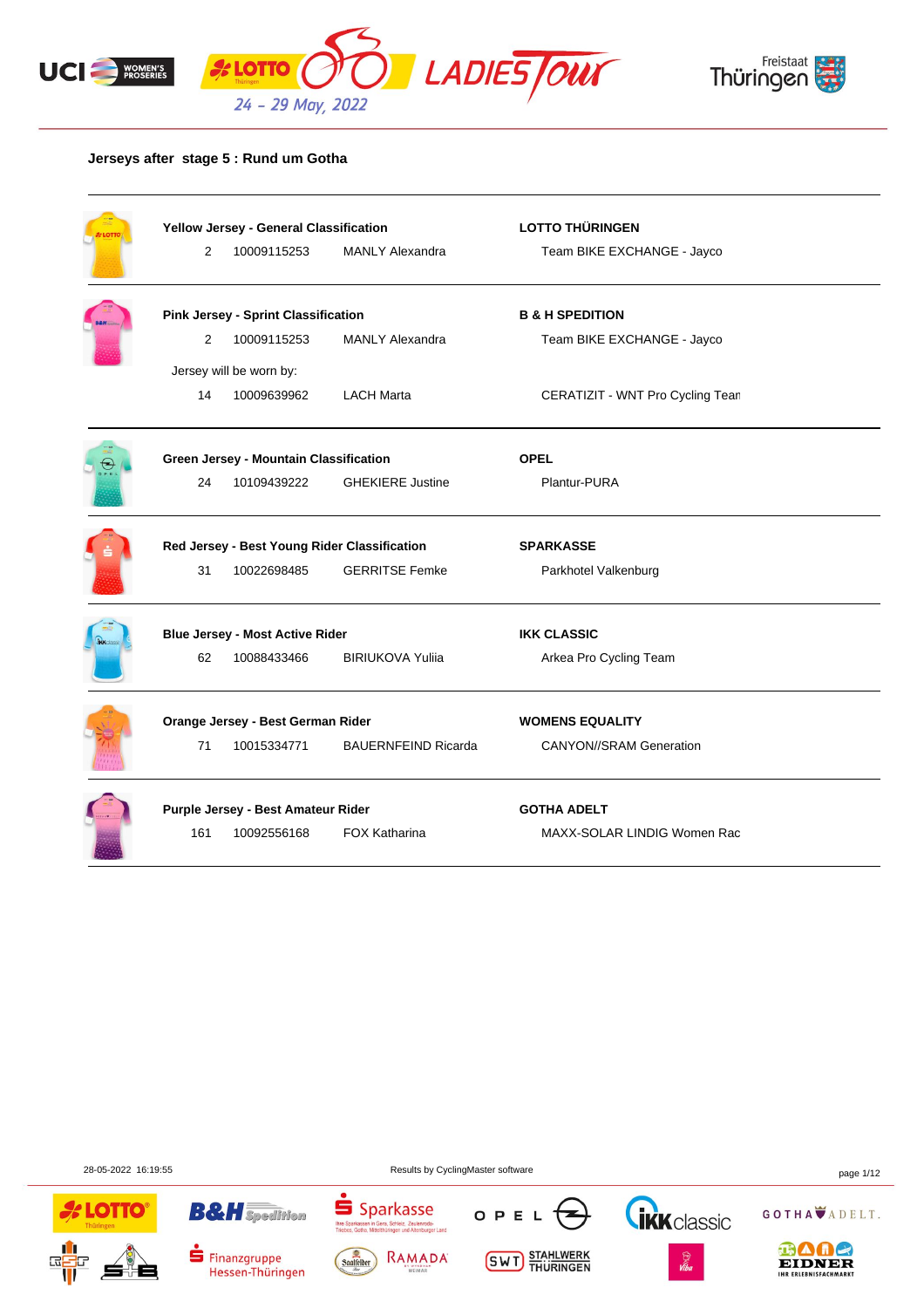





### **Result Stage 5 : Rund um Gotha**

*Distance: 133.1 km Average speed of the winner: 37.726 km/h Number of starters: 87 Riders abandoning the race: 1*

| Pos                     | Nr             | <b>UCI ID</b> | Surname, Name                    | Team                             | Cat | Time    | Gap  | <b>Bonus</b> |
|-------------------------|----------------|---------------|----------------------------------|----------------------------------|-----|---------|------|--------------|
| 1                       | 62             | 10088433466   | <b>BIRIUKOVA Yuliia</b>          | Arkea Pro Cycling Team           |     | 3:31:41 |      | 10"          |
| $\overline{\mathbf{c}}$ | $\overline{2}$ | 10009115253   | <b>MANLY Alexandra</b>           | Team BIKE EXCHANGE - Jayco       |     | 3:31:45 | 0:04 | 6"           |
| 3                       | 14             | 10009639962   | <b>LACH Marta</b>                | CERATIZIT - WNT Pro Cycling Team |     | 3:31:45 | 0:04 | 4"           |
| 4                       | 63             | 10011033732   | <b>MORICHON Anaïs</b>            | Arkea Pro Cycling Team           |     | 3:31:48 | 0:07 |              |
| 5                       | 21             | 10003293940   | <b>CANT Sanne</b>                | Plantur-PURA                     |     | 3:31:48 | 0:07 |              |
| 6                       | 91             | 10087839746   | <b>FRAIN Nicole</b>              | Roxsolt Liv Sram                 |     | 3:31:48 | 0:07 |              |
| 7                       | 101            | 10030159607   | <b>ZANARDI Silvia</b>            | <b>BePink</b>                    |     | 3:31:48 | 0:07 |              |
| 8                       | 71             | 10015334771   | <b>BAUERNFEIND Ricarda</b>       | <b>CANYON//SRAM Generation</b>   |     | 3:31:48 | 0:07 |              |
| 9                       | 31             | 10022698485   | <b>GERRITSE Femke</b>            | Parkhotel Valkenburg             |     | 3:31:48 | 0:07 |              |
| 10                      | 24             | 10109439222   | <b>GHEKIERE Justine</b>          | Plantur-PURA                     |     | 3:31:48 | 0:07 |              |
| 11                      | 42             | 10010199330   | <b>HOLDEN Elizabeth</b>          | Le Col - Wahoo                   |     | 3:31:48 | 0:07 |              |
| 12                      | 83             | 10014963848   | <b>MARTURANO Greta</b>           | Top Girls Fassa Bortolo          |     | 3:31:48 | 0:07 |              |
| 13                      | 126            | 10014217150   | <b>ADEGEEST Loes</b>             | Nationalteam Niederlande         |     | 3:31:51 | 0:10 |              |
| 14                      | 34             | 10022772146   | <b>BREDEWOLD Mischa</b>          | Parkhotel Valkenburg             |     | 3:31:51 | 0:10 |              |
| 15                      | 4              | 10008672689   | FIDANZA Arianna                  | Team BIKE EXCHANGE - Jayco       |     | 3:31:51 | 0:10 |              |
| 16                      | 65             | 10009817895   | <b>RICHIOUD Greta</b>            | Arkea Pro Cycling Team           |     | 3:31:51 | 0:10 |              |
| 17                      | 52             | 10010171543   | GÅSKJENN Ingvild                 | <b>Team Coop-Hitec Products</b>  |     | 3:31:51 | 0:10 |              |
| 18                      | 143            | 10004603137   | <b>KASPER Romy</b>               | Nationalteam Deutschland         |     | 3:31:54 | 0:13 |              |
| 19                      | 113            | 10062630153   | <b>GEURTS Mijntje</b>            | Lotto Soudal Ladies              |     | 3:31:54 | 0:13 |              |
| 20                      | 44             | 10086486796   | <b>TOWERS Alice</b>              | Le Col - Wahoo                   |     | 3:31:59 | 0:18 |              |
| 21                      | 26             | 10016491596   | VELDE Julie van de               | Plantur-PURA                     |     | 3:32:07 | 0:26 |              |
| 22                      | $\mathbf{1}$   | 10011138311   | ROSEMAN-GANNON Ruby              | Team BIKE EXCHANGE - Jayco       |     | 3:32:07 | 0:26 |              |
| 23                      | 161            | 10092556168   | <b>FOX Katharina</b>             | MAXX-SOLAR LINDIG Women Racir A  |     | 3:31:48 | 0:07 |              |
| 24                      | 46             | 10123257476   | AGT Eva van                      | Le Col - Wahoo                   |     | 3:34:36 | 2:55 |              |
| 25                      | 32             | 10023144483   | NOOIJEN Lieke                    | Parkhotel Valkenburg             |     | 3:40:28 | 8:47 |              |
| 26                      | 133            | 10083955504   | VAN EYNDE Fien                   | Nationalteam Belgien             |     | 3:40:28 | 8:47 |              |
| 27                      | 36             | 10016031858   | <b>MARKUS Femke</b>              | Parkhotel Valkenburg             |     | 3:40:28 | 8:47 |              |
| 28                      | 125            | 10059824126   | <b>EMPEL Fem van</b>             | Nationalteam Niederlande         |     | 3:40:28 | 8:47 |              |
| 29                      | 13             | 10007278822   | <b>CONFALONIERI Maria Giulia</b> | CERATIZIT - WNT Pro Cycling Team |     | 3:40:28 | 8:47 |              |
| 30                      | 116            | 10010200845   | <b>WATERREUS Kylie</b>           | Lotto Soudal Ladies              |     | 3:40:31 | 8:50 |              |
| 31                      | 132            | 10064983920   | <b>GOOSSENS Marthe</b>           | Nationalteam Belgien             |     | 3:40:31 | 8:50 |              |
| 32                      | 114            | 10064951483   | <b>GIELKENS Esmée</b>            | Lotto Soudal Ladies              |     | 3:40:31 | 8:50 |              |
| 33                      | 121            | 10007917608   | JONG Thalita de                  | Nationalteam Niederlande         | A   | 3:40:31 | 8:50 |              |
| 34                      | 151            | 10036352247   | DOPJANS Hanna                    | <b>Team Stuttgart</b>            | Α   | 3:40:31 | 8:50 |              |
| 35                      | 155            | 10055683135   | LANTZSCH Selma                   | <b>Team Stuttgart</b>            | A   | 3:40:31 | 8:50 |              |
| 36                      | 11             | 10004602935   | <b>BRENNAUER Lisa</b>            | CERATIZIT - WNT Pro Cycling Team |     | 3:40:31 | 8:50 |              |
| 37                      | 93             | 10112270713   | FIELD Matilda                    | Roxsolt Liv Sram                 |     | 3:40:33 | 8:52 |              |
| 38                      | 92             | 10014838051   | <b>BARROW Justine</b>            | Roxsolt Liv Sram                 |     | 3:40:33 | 8:52 |              |
| 39                      | 54             | 10020423332   | <b>JØRGENSEN Tiril</b>           | Team Coop-Hitec Products         |     | 3:40:33 | 8:52 |              |
| 40                      | 23             | 10008082912   | <b>WORST Annemarie</b>           | Plantur-PURA                     |     | 3:40:33 | 8:52 |              |
| 41                      | 105            | 10028734212   | <b>VITILLO Matilde</b>           | <b>BePink</b>                    |     | 3:40:33 | 8:52 |              |
| 42                      | 154            | 10036382660   | <b>KRAHL Judith</b>              | <b>Team Stuttgart</b>            | Α   | 3:40:33 | 8:52 |              |
| 43                      | 85             | 10030291666   | <b>MONTICOLO Iris</b>            | Top Girls Fassa Bortolo          |     | 3:40:33 | 8:52 |              |
| 44                      | 33             | 10022814279   | ROOIJEN Anne van                 | Parkhotel Valkenburg             |     | 3:40:33 | 8:52 |              |
| 45                      | 106            | 10015335377   | HÁJKOVÁ Markéta                  | <b>BePink</b>                    |     | 3:40:33 | 8:52 |              |
| 46                      | 146            | 10054429714   | RIEDMANN Linda                   | Nationalteam Deutschland         |     | 3:40:33 | 8:52 |              |
| 47                      | 103            | 10029945904   | <b>BRUFANI</b> Letizia           | <b>BePink</b>                    |     | 3:40:33 | 8:52 |              |
| 48                      | 84             | 10014963040   | SILVESTRI Debora                 | Top Girls Fassa Bortolo          |     | 3:40:33 | 8:52 |              |
| 49                      | 66             | 10066772861   | <b>FOUQUENET Amandine</b>        | Arkea Pro Cycling Team           |     | 3:40:33 | 8:52 |              |
| 50                      | 81             | 10029808282   | <b>BARIANI Giorgia</b>           | Top Girls Fassa Bortolo          |     | 3:40:33 | 8:52 |              |
| 51                      | 86             | 10067801061   | <b>PALAZZI Alice</b>             | Top Girls Fassa Bortolo          |     | 3:40:33 | 8:52 |              |
| 52                      | 15             | 10016000536   | TEUTENBERG Lea Lin               | CERATIZIT - WNT Pro Cycling Team |     | 3:40:41 | 9:00 |              |
| 53                      | 144            | 10036432776   | <b>STERN Friederike</b>          | Nationalteam Deutschland         |     | 3:40:41 | 9:00 |              |
| 54                      | 12             | 10010169220   | <b>BRAUßE Franziska</b>          | CERATIZIT - WNT Pro Cycling Team |     | 3:40:41 | 9:00 |              |
| 55                      | 45             | 10014189262   | <b>VERHULST Gladys</b>           | Le Col - Wahoo                   |     | 3:40:41 | 9:00 |              |
| 56                      | 41             | 10009750096   | CHRISTIAN Anna                   | Le Col - Wahoo                   |     | 3:40:41 | 9:00 |              |

**B&H** Spedition

Finanzgruppe

Hessen-Thüringen



28-05-2022 16:19:55 Results by CyclingMaster software page 2/12





**SWT** STAHLWERK





**BAAC EIDNER**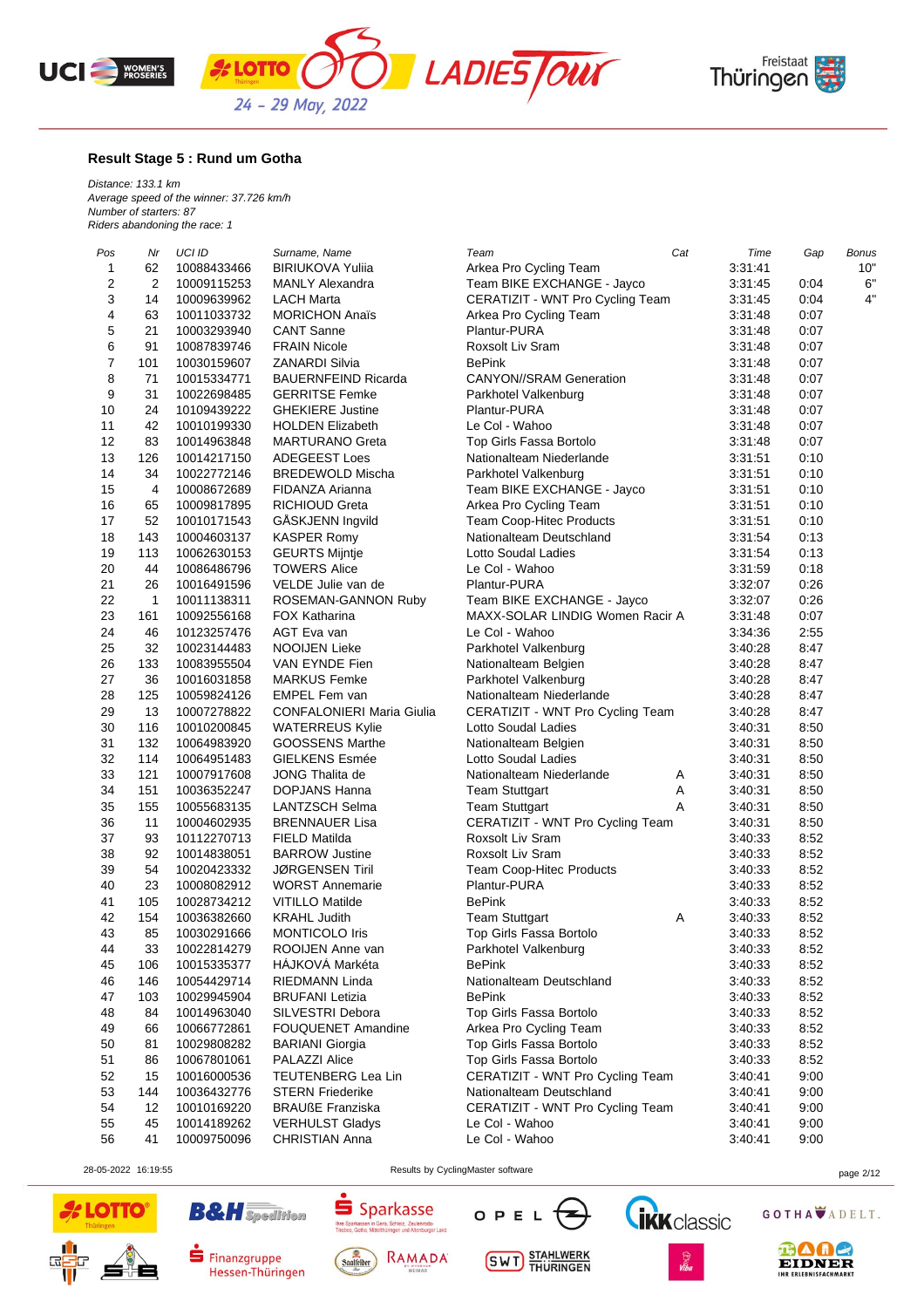



| Pos | Nr  | <b>UCI ID</b> | Surname, Name                                        | Team                             | Cat | Time    | Gap        | <b>Bonus</b> |
|-----|-----|---------------|------------------------------------------------------|----------------------------------|-----|---------|------------|--------------|
| 57  | 153 | 10036347496   | <b>KASTENHUBER Sarah</b>                             | <b>Team Stuttgart</b>            | Α   | 3:40:43 | 9:02       |              |
| 58  | 64  | 10014322739   | <b>COSTON Morgane</b>                                | Arkea Pro Cycling Team           |     | 3:40:43 | 9:02       |              |
| 59  | 134 | 10009126266   | <b>VERDONSCHOT Laura</b>                             | Nationalteam Belgien             | A   | 3:40:43 | 9:02       |              |
| 60  | 3   | 10007808682   | <b>BAKER Georgia</b>                                 | Team BIKE EXCHANGE - Jayco       |     | 3:40:43 | 9:02       |              |
| 61  | 35  | 10015510381   | <b>HAAFTEN Kirstie van</b>                           | Parkhotel Valkenburg             |     | 3:40:43 | 9:02       |              |
| 62  | 73  | 10009859325   | ESPINOLA SALINAS Agua Marina CANYON//SRAM Generation |                                  |     | 3:40:43 | 9:02       |              |
| 63  | 5   | 10078996780   | <b>CAMPBELL Teniel</b>                               | Team BIKE EXCHANGE - Jayco       |     | 3:40:49 | 9:08       |              |
| 64  | 124 | 10023376071   | WETERING Carola van de                               | Nationalteam Niederlande         |     | 3:48:21 | 16:40      |              |
| 65  | 145 | 10036438537   | <b>REIGNER Lena</b>                                  | Nationalteam Deutschland         |     | 3:50:13 | 18:32      |              |
| 66  | 112 | 10009861951   | <b>DOCX Mieke</b>                                    | <b>Lotto Soudal Ladies</b>       |     | 3:50:13 | 18:32      |              |
| 67  | 123 | 10023161560   | <b>HENGEVELD Daniek</b>                              | Nationalteam Niederlande         |     | 3:50:13 | 18:32      |              |
| 68  | 135 | 10059925873   | <b>MEERTENS Lone</b>                                 | Nationalteam Belgien             |     | 3:50:13 | 18:32      |              |
| 69  | 75  | 10078069422   | <b>SHARPE Llori</b>                                  | <b>CANYON//SRAM Generation</b>   |     | 3:51:48 | 20:07      |              |
| 70  | 43  | 10058506340   | <b>KING Eluned</b>                                   | Le Col - Wahoo                   |     | 3:51:48 | 20:07      |              |
| 71  | 131 | 10009777681   | <b>DELBAERE</b> Fien                                 | Nationalteam Belgien             |     | 3:51:48 | 20:07      |              |
| 72  | 141 | 10036547863   | <b>BUCH Hannah</b>                                   | Nationalteam Deutschland         |     | 3:51:48 | 20:07      |              |
| 73  | 162 | 10005316590   | <b>VENTKER Lydia</b>                                 | MAXX-SOLAR LINDIG Women Racin A  |     | 3:51:48 | 20:07      |              |
| 74  | 82  | 10029383102   | MICHIELETTO Vanessa                                  | Top Girls Fassa Bortolo          |     | 3:51:48 | 20:07      |              |
| 75  | 166 | 10099254525   | <b>STARK Michelle</b>                                | MAXX-SOLAR LINDIG Women Racin A  |     | 3:51:48 | 20:07      |              |
| 76  | 156 | 10051579126   | <b>STELLING Victoria</b>                             | <b>Team Stuttgart</b>            | Α   | 3.51.48 | 20:07      |              |
| 77  | 142 | 10054101227   | <b>JÄHRIG Fabienne</b>                               | Nationalteam Deutschland         | Α   | 3:51:48 | 20:07      |              |
| 78  | 152 | 10075497710   | PÖHL Kerstin                                         | <b>Team Stuttgart</b>            | A   | 3:51:48 | 20:07      |              |
| 79  | 16  | 10036382559   | <b>SEIDEL Clea</b>                                   | CERATIZIT - WNT Pro Cycling Team |     | 3:51:48 | 20:07      |              |
| 80  | 74  | 10076897338   | NZAYISENGA Valentine                                 | <b>CANYON//SRAM Generation</b>   |     | 3:51:48 | 20:07      |              |
| 81  | 164 | 10086772241   | <b>HILD Amelie</b>                                   | MAXX-SOLAR LINDIG Women Racin A  |     | 3:51:48 | 20:07      |              |
| 82  | 165 | 10015539986   | <b>SCHULZ Tina</b>                                   | MAXX-SOLAR LINDIG Women Racin A  |     | 3:51:48 | 20:07      |              |
| 83  | 104 | 10030483848   | <b>CRESTANELLO Lara</b>                              | <b>BePink</b>                    |     | 3:51:48 | 20:07      |              |
| 84  | 53  | 10092910321   | <b>IVERSEN Ane</b>                                   | <b>Team Coop-Hitec Products</b>  |     | 4:02:46 | 31:05      |              |
| 85  | 136 | 10023335857   | <b>KNAVEN Senne</b>                                  | Nationalteam Belgien             |     | 4:02:46 | 31:05      |              |
| 86  | 56  | 10010790121   | <b>RIFFEL Christa</b>                                | Team Coop-Hitec Products         |     | 4:02:46 | 31:05      |              |
|     | 163 | 10048561416   | <b>SCHOPPE Olivia</b>                                | MAXX-SOLAR LINDIG Women Racin A  |     |         | <b>DNF</b> |              |

28-05-2022 16:19:55 Results by CyclingMaster software page 3/12

**OTTO** 

 $\overline{5}$ 

Sparkassen in Gera, Schleiz, Zeulenroda-

Ihre Sparkassen in Gera, Schleiz, Zeulenroda-<br>Triebes, Gotha, Mittelthüringen und Altenburger Land









GOTHA ADELT.



# $\blacksquare$  Finanzgruppe Hessen-Thüringen

**B&H** Spedition



**SWT** STAHLWERK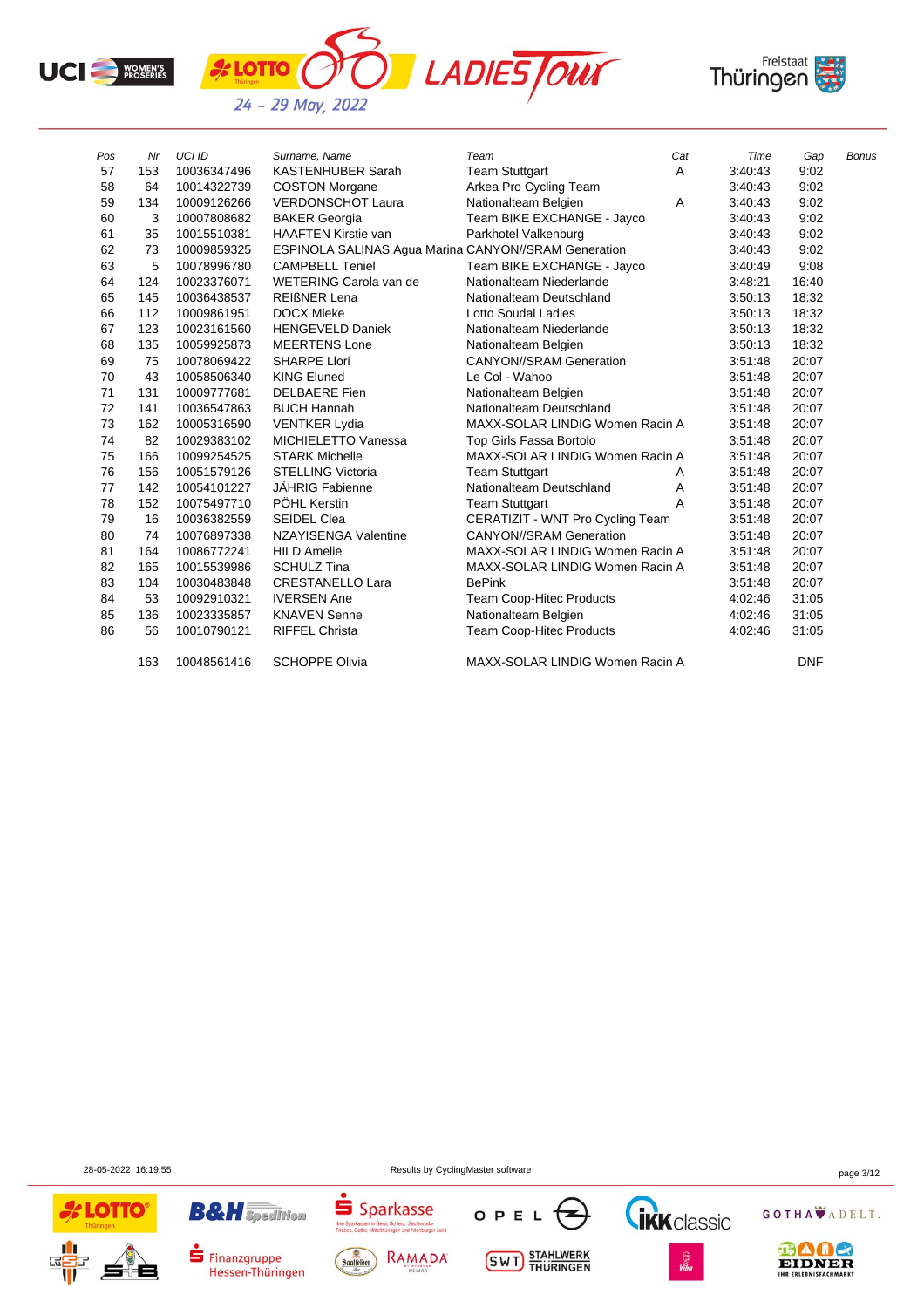





## **Individual Classification by Time after Stage 5 : Rund um Gotha**

*k* **LOTTO** 

| 10009115253<br>Team BIKE EXCHANGE - Jayco<br>15:43:14<br>$\mathbf{1}$<br>2<br><b>MANLY Alexandra</b><br>2<br>14<br>10009639962<br>LACH Marta<br>CERATIZIT - WNT Pro Cycling Team<br>15:43:45<br>0:31<br>3<br>31<br>10022698485<br><b>GERRITSE Femke</b><br>Parkhotel Valkenburg<br>15:43:57<br>0:43<br>4<br>101<br><b>BePink</b><br>10030159607<br><b>ZANARDI Silvia</b><br>15:44:01<br>0:47<br>5<br>71<br>10015334771<br><b>BAUERNFEIND Ricarda</b><br><b>CANYON//SRAM Generation</b><br>0:50<br>15:44:04<br>6<br>21<br>10003293940<br><b>CANT Sanne</b><br>Plantur-PURA<br>0:53<br>15:44:07<br>$\overline{7}$<br>42<br>10010199330<br><b>HOLDEN Elizabeth</b><br>Le Col - Wahoo<br>15:44:08<br>0:54<br>8<br>83<br>10014963848<br><b>MARTURANO Greta</b><br>Top Girls Fassa Bortolo<br>15:44:10<br>0:56<br>9<br>34<br>10022772146<br><b>BREDEWOLD Mischa</b><br>Parkhotel Valkenburg<br>15:44:13<br>0:59<br>10<br>91<br>10087839746<br>Roxsolt Liv Sram<br>1:00<br><b>FRAIN Nicole</b><br>15:44:14<br>11<br>24<br><b>GHEKIERE Justine</b><br>Plantur-PURA<br>1:03<br>10109439222<br>15:44:17<br>12<br>63<br>10011033732<br><b>MORICHON Anaïs</b><br>Arkea Pro Cycling Team<br>15:44:22<br>1:08<br>13<br>4<br>10008672689<br>Team BIKE EXCHANGE - Jayco<br>1:11<br>FIDANZA Arianna<br>15:44:25<br>14<br>44<br><b>TOWERS Alice</b><br>Le Col - Wahoo<br>15:44:33<br>1:19<br>10086486796<br>15<br>126<br>10014217150<br>ADEGEEST Loes<br>Nationalteam Niederlande<br>15:44:36<br>1:22<br>10" 6"<br>16<br>62<br>Arkea Pro Cycling Team<br>1:23<br>10088433466<br><b>BIRIUKOVA Yulija</b><br>15:44:37<br>17<br>65<br>Arkea Pro Cycling Team<br>10009817895<br>RICHIOUD Greta<br>15:44:40<br>1:26<br>18<br>143<br>Nationalteam Deutschland<br>1:31<br>10004603137<br>KASPER Romy<br>15:44:45<br>19<br>26<br>VELDE Julie van de<br>Plantur-PURA<br>10016491596<br>15:44:57<br>1:43<br>20<br>1<br>10011138311<br>2:00<br>ROSEMAN-GANNON Ruby<br>Team BIKE EXCHANGE - Jayco<br>15:45:14<br>21<br>113<br>Lotto Soudal Ladies<br>10062630153<br><b>GEURTS Mijntje</b><br>15:45:30<br>2:16<br>22<br>52<br>10010171543<br>GASKJENN Ingvild<br>Team Coop-Hitec Products<br>15:48:41<br>5:27<br>23<br>46<br>10123257476<br>AGT Eva van<br>Le Col - Wahoo<br>15:52:16<br>9:02<br>24<br>13<br><b>CONFALONIERI Maria Giulia</b><br>CERATIZIT - WNT Pro Cycling Team<br>15:52:41<br>9:27<br>10007278822<br>25<br>36<br>10016031858<br><b>MARKUS Femke</b><br>15:52:50<br>9:36<br>Parkhotel Valkenburg<br>26<br>125<br>10059824126<br><b>EMPEL Fem van</b><br>Nationalteam Niederlande<br>15:53:41<br>10:27<br>27<br>132<br>10064983920<br>GOOSSENS Marthe<br>Nationalteam Belgien<br>15:54:38<br>11:24<br>28<br>146<br>Nationalteam Deutschland<br>12:13<br>10054429714<br>RIEDMANN Linda<br>15:55:27<br>35<br>29<br>12:54<br>10015510381<br><b>HAAFTEN Kirstie van</b><br>Parkhotel Valkenburg<br>15:56:08<br>30<br>154<br>10036382660<br>Α<br>15:59:06<br>15:52<br><b>KRAHL Judith</b><br><b>Team Stuttgart</b><br>31<br>15<br><b>TEUTENBERG Lea Lin</b><br>CERATIZIT - WNT Pro Cycling Team<br>15:59:29<br>16:15<br>10016000536<br>32<br>121<br>10007917608<br>JONG Thalita de<br>16:00:09<br>16:55<br>Nationalteam Niederlande<br>A<br>33<br>66<br>10066772861<br>16:01:14<br>18:00<br><b>FOUQUENET Amandine</b><br>Arkea Pro Cycling Team<br>34<br>92<br>10014838051<br><b>BARROW Justine</b><br>Roxsolt Liv Sram<br>16:01:23<br>18:09<br>3<br>35<br><b>BAKER Georgia</b><br>Team BIKE EXCHANGE - Jayco<br>16:02:33<br>10007808682<br>19:19<br>36<br>84<br>19:25<br>10014963040<br>SILVESTRI Debora<br>Top Girls Fassa Bortolo<br>16:02:39<br>37<br>11<br>CERATIZIT - WNT Pro Cycling Team<br>10004602935<br><b>BRENNAUER Lisa</b><br>16:02:55<br>19:41<br>38<br>64<br>10014322739<br><b>COSTON Morgane</b><br>Arkea Pro Cycling Team<br>16:03:45<br>20:31<br>39<br>41<br>10009750096<br><b>CHRISTIAN Anna</b><br>Le Col - Wahoo<br>16:05:22<br>22:08<br>73<br>22:27<br>40<br>ESPINOLA SALINAS Agua Marina CANYON//SRAM Generation<br>10009859325<br>16:05:41<br>41<br>23<br>Plantur-PURA<br>16:06:35<br>23:21<br>10008082912<br><b>WORST Annemarie</b><br>42<br>114<br><b>GIELKENS Esmée</b><br>24:10<br>10064951483<br>Lotto Soudal Ladies<br>16:07:24<br>43<br>161<br>27:14<br>10092556168<br>FOX Katharina<br>MAXX-SOLAR LINDIG Women Racii A<br>16:10:28<br><b>VITILLO Matilde</b><br>44<br>105<br>10028734212<br><b>BePink</b><br>16:13:00<br>29:46<br>29:59<br>45<br>81<br>10029808282<br><b>BARIANI</b> Giorgia<br>Top Girls Fassa Bortolo<br>16:13:13<br>Parkhotel Valkenburg<br>46<br>33<br>10022814279<br>ROOIJEN Anne van<br>16:15:02<br>31:48<br>47<br>133<br>VAN EYNDE Fien<br>Nationalteam Belgien<br>32:07<br>10083955504<br>16:15:21<br>54<br><b>Team Coop-Hitec Products</b><br>48<br>10020423332<br><b>JØRGENSEN Tiril</b><br>16:16:57<br>33:43<br>Top Girls Fassa Bortolo<br>49<br>86<br>10067801061<br>PALAZZI Alice<br>33:55<br>16:17:09<br>112<br><b>DOCX Mieke</b><br>Lotto Soudal Ladies<br>33:59<br>50<br>10009861951<br>16:17:13<br>51<br>45<br><b>VERHULST Gladys</b><br>Le Col - Wahoo<br>34:42<br>10014189262<br>16:17:56<br>52<br><b>CAMPBELL Teniel</b><br>Team BIKE EXCHANGE - Jayco<br>36:42<br>5<br>10078996780<br>16:19:56<br>HÁJKOVÁ Markéta<br>37:19<br>53<br>106<br>10015335377<br><b>BePink</b><br>16:20:33<br>54<br>Lotto Soudal Ladies<br>116<br>10010200845<br><b>WATERREUS Kylie</b><br>16:20:51<br>37:37<br>10112270713<br>FIELD Matilda<br>Roxsolt Liv Sram<br>40:16<br>55<br>93<br>16:23:30<br><b>BRAUßE Franziska</b><br>CERATIZIT - WNT Pro Cycling Team<br>42:11<br>56<br>12<br>10010169220<br>16:25:25<br>57<br>32<br><b>NOOIJEN Lieke</b><br>42:27<br>10023144483<br>Parkhotel Valkenburg<br>16:25:41<br>Nationalteam Deutschland<br>43:26<br>58<br>144<br>10036432776<br><b>STERN Friederike</b><br>16:26:40<br>59<br>124<br>Nationalteam Niederlande<br>10023376071<br>WETERING Carola van de<br>43:53<br>16:27:07<br>85<br>10030291666<br>MONTICOLO Iris<br>Top Girls Fassa Bortolo<br>43:59<br>60<br>16:27:13 | Pos | Nr | UCI ID | Surname, Name | Team | Cat | Time | Gap | <b>Bonus</b> |
|----------------------------------------------------------------------------------------------------------------------------------------------------------------------------------------------------------------------------------------------------------------------------------------------------------------------------------------------------------------------------------------------------------------------------------------------------------------------------------------------------------------------------------------------------------------------------------------------------------------------------------------------------------------------------------------------------------------------------------------------------------------------------------------------------------------------------------------------------------------------------------------------------------------------------------------------------------------------------------------------------------------------------------------------------------------------------------------------------------------------------------------------------------------------------------------------------------------------------------------------------------------------------------------------------------------------------------------------------------------------------------------------------------------------------------------------------------------------------------------------------------------------------------------------------------------------------------------------------------------------------------------------------------------------------------------------------------------------------------------------------------------------------------------------------------------------------------------------------------------------------------------------------------------------------------------------------------------------------------------------------------------------------------------------------------------------------------------------------------------------------------------------------------------------------------------------------------------------------------------------------------------------------------------------------------------------------------------------------------------------------------------------------------------------------------------------------------------------------------------------------------------------------------------------------------------------------------------------------------------------------------------------------------------------------------------------------------------------------------------------------------------------------------------------------------------------------------------------------------------------------------------------------------------------------------------------------------------------------------------------------------------------------------------------------------------------------------------------------------------------------------------------------------------------------------------------------------------------------------------------------------------------------------------------------------------------------------------------------------------------------------------------------------------------------------------------------------------------------------------------------------------------------------------------------------------------------------------------------------------------------------------------------------------------------------------------------------------------------------------------------------------------------------------------------------------------------------------------------------------------------------------------------------------------------------------------------------------------------------------------------------------------------------------------------------------------------------------------------------------------------------------------------------------------------------------------------------------------------------------------------------------------------------------------------------------------------------------------------------------------------------------------------------------------------------------------------------------------------------------------------------------------------------------------------------------------------------------------------------------------------------------------------------------------------------------------------------------------------------------------------------------------------------------------------------------------------------------------------------------------------------------------------------------------------------------------------------------------------------------------------------------------------------------------------------------------------------------------------------------------------------------------------------------------------------------------------------------------------------------------------------------------------------------------------------------------------------------------------------------------------------------------------------------------------------------------------------------------------------------------------------------------------------------------------------------------------------------------------------------------------------------------------------------------------------------------------------------------------------------------------------------------------------------------------------------------------------------------------------------------------------------------------------------------------------------------------------------------------------------------------------------------------------------------------------|-----|----|--------|---------------|------|-----|------|-----|--------------|
|                                                                                                                                                                                                                                                                                                                                                                                                                                                                                                                                                                                                                                                                                                                                                                                                                                                                                                                                                                                                                                                                                                                                                                                                                                                                                                                                                                                                                                                                                                                                                                                                                                                                                                                                                                                                                                                                                                                                                                                                                                                                                                                                                                                                                                                                                                                                                                                                                                                                                                                                                                                                                                                                                                                                                                                                                                                                                                                                                                                                                                                                                                                                                                                                                                                                                                                                                                                                                                                                                                                                                                                                                                                                                                                                                                                                                                                                                                                                                                                                                                                                                                                                                                                                                                                                                                                                                                                                                                                                                                                                                                                                                                                                                                                                                                                                                                                                                                                                                                                                                                                                                                                                                                                                                                                                                                                                                                                                                                                                                                                                                                                                                                                                                                                                                                                                                                                                                                                                                                                                                                                          |     |    |        |               |      |     |      |     | 6" 4"        |
|                                                                                                                                                                                                                                                                                                                                                                                                                                                                                                                                                                                                                                                                                                                                                                                                                                                                                                                                                                                                                                                                                                                                                                                                                                                                                                                                                                                                                                                                                                                                                                                                                                                                                                                                                                                                                                                                                                                                                                                                                                                                                                                                                                                                                                                                                                                                                                                                                                                                                                                                                                                                                                                                                                                                                                                                                                                                                                                                                                                                                                                                                                                                                                                                                                                                                                                                                                                                                                                                                                                                                                                                                                                                                                                                                                                                                                                                                                                                                                                                                                                                                                                                                                                                                                                                                                                                                                                                                                                                                                                                                                                                                                                                                                                                                                                                                                                                                                                                                                                                                                                                                                                                                                                                                                                                                                                                                                                                                                                                                                                                                                                                                                                                                                                                                                                                                                                                                                                                                                                                                                                          |     |    |        |               |      |     |      |     | 4"3"         |
|                                                                                                                                                                                                                                                                                                                                                                                                                                                                                                                                                                                                                                                                                                                                                                                                                                                                                                                                                                                                                                                                                                                                                                                                                                                                                                                                                                                                                                                                                                                                                                                                                                                                                                                                                                                                                                                                                                                                                                                                                                                                                                                                                                                                                                                                                                                                                                                                                                                                                                                                                                                                                                                                                                                                                                                                                                                                                                                                                                                                                                                                                                                                                                                                                                                                                                                                                                                                                                                                                                                                                                                                                                                                                                                                                                                                                                                                                                                                                                                                                                                                                                                                                                                                                                                                                                                                                                                                                                                                                                                                                                                                                                                                                                                                                                                                                                                                                                                                                                                                                                                                                                                                                                                                                                                                                                                                                                                                                                                                                                                                                                                                                                                                                                                                                                                                                                                                                                                                                                                                                                                          |     |    |        |               |      |     |      |     | 3"           |
|                                                                                                                                                                                                                                                                                                                                                                                                                                                                                                                                                                                                                                                                                                                                                                                                                                                                                                                                                                                                                                                                                                                                                                                                                                                                                                                                                                                                                                                                                                                                                                                                                                                                                                                                                                                                                                                                                                                                                                                                                                                                                                                                                                                                                                                                                                                                                                                                                                                                                                                                                                                                                                                                                                                                                                                                                                                                                                                                                                                                                                                                                                                                                                                                                                                                                                                                                                                                                                                                                                                                                                                                                                                                                                                                                                                                                                                                                                                                                                                                                                                                                                                                                                                                                                                                                                                                                                                                                                                                                                                                                                                                                                                                                                                                                                                                                                                                                                                                                                                                                                                                                                                                                                                                                                                                                                                                                                                                                                                                                                                                                                                                                                                                                                                                                                                                                                                                                                                                                                                                                                                          |     |    |        |               |      |     |      |     | 2"           |
|                                                                                                                                                                                                                                                                                                                                                                                                                                                                                                                                                                                                                                                                                                                                                                                                                                                                                                                                                                                                                                                                                                                                                                                                                                                                                                                                                                                                                                                                                                                                                                                                                                                                                                                                                                                                                                                                                                                                                                                                                                                                                                                                                                                                                                                                                                                                                                                                                                                                                                                                                                                                                                                                                                                                                                                                                                                                                                                                                                                                                                                                                                                                                                                                                                                                                                                                                                                                                                                                                                                                                                                                                                                                                                                                                                                                                                                                                                                                                                                                                                                                                                                                                                                                                                                                                                                                                                                                                                                                                                                                                                                                                                                                                                                                                                                                                                                                                                                                                                                                                                                                                                                                                                                                                                                                                                                                                                                                                                                                                                                                                                                                                                                                                                                                                                                                                                                                                                                                                                                                                                                          |     |    |        |               |      |     |      |     |              |
|                                                                                                                                                                                                                                                                                                                                                                                                                                                                                                                                                                                                                                                                                                                                                                                                                                                                                                                                                                                                                                                                                                                                                                                                                                                                                                                                                                                                                                                                                                                                                                                                                                                                                                                                                                                                                                                                                                                                                                                                                                                                                                                                                                                                                                                                                                                                                                                                                                                                                                                                                                                                                                                                                                                                                                                                                                                                                                                                                                                                                                                                                                                                                                                                                                                                                                                                                                                                                                                                                                                                                                                                                                                                                                                                                                                                                                                                                                                                                                                                                                                                                                                                                                                                                                                                                                                                                                                                                                                                                                                                                                                                                                                                                                                                                                                                                                                                                                                                                                                                                                                                                                                                                                                                                                                                                                                                                                                                                                                                                                                                                                                                                                                                                                                                                                                                                                                                                                                                                                                                                                                          |     |    |        |               |      |     |      |     |              |
|                                                                                                                                                                                                                                                                                                                                                                                                                                                                                                                                                                                                                                                                                                                                                                                                                                                                                                                                                                                                                                                                                                                                                                                                                                                                                                                                                                                                                                                                                                                                                                                                                                                                                                                                                                                                                                                                                                                                                                                                                                                                                                                                                                                                                                                                                                                                                                                                                                                                                                                                                                                                                                                                                                                                                                                                                                                                                                                                                                                                                                                                                                                                                                                                                                                                                                                                                                                                                                                                                                                                                                                                                                                                                                                                                                                                                                                                                                                                                                                                                                                                                                                                                                                                                                                                                                                                                                                                                                                                                                                                                                                                                                                                                                                                                                                                                                                                                                                                                                                                                                                                                                                                                                                                                                                                                                                                                                                                                                                                                                                                                                                                                                                                                                                                                                                                                                                                                                                                                                                                                                                          |     |    |        |               |      |     |      |     |              |
|                                                                                                                                                                                                                                                                                                                                                                                                                                                                                                                                                                                                                                                                                                                                                                                                                                                                                                                                                                                                                                                                                                                                                                                                                                                                                                                                                                                                                                                                                                                                                                                                                                                                                                                                                                                                                                                                                                                                                                                                                                                                                                                                                                                                                                                                                                                                                                                                                                                                                                                                                                                                                                                                                                                                                                                                                                                                                                                                                                                                                                                                                                                                                                                                                                                                                                                                                                                                                                                                                                                                                                                                                                                                                                                                                                                                                                                                                                                                                                                                                                                                                                                                                                                                                                                                                                                                                                                                                                                                                                                                                                                                                                                                                                                                                                                                                                                                                                                                                                                                                                                                                                                                                                                                                                                                                                                                                                                                                                                                                                                                                                                                                                                                                                                                                                                                                                                                                                                                                                                                                                                          |     |    |        |               |      |     |      |     |              |
|                                                                                                                                                                                                                                                                                                                                                                                                                                                                                                                                                                                                                                                                                                                                                                                                                                                                                                                                                                                                                                                                                                                                                                                                                                                                                                                                                                                                                                                                                                                                                                                                                                                                                                                                                                                                                                                                                                                                                                                                                                                                                                                                                                                                                                                                                                                                                                                                                                                                                                                                                                                                                                                                                                                                                                                                                                                                                                                                                                                                                                                                                                                                                                                                                                                                                                                                                                                                                                                                                                                                                                                                                                                                                                                                                                                                                                                                                                                                                                                                                                                                                                                                                                                                                                                                                                                                                                                                                                                                                                                                                                                                                                                                                                                                                                                                                                                                                                                                                                                                                                                                                                                                                                                                                                                                                                                                                                                                                                                                                                                                                                                                                                                                                                                                                                                                                                                                                                                                                                                                                                                          |     |    |        |               |      |     |      |     |              |
|                                                                                                                                                                                                                                                                                                                                                                                                                                                                                                                                                                                                                                                                                                                                                                                                                                                                                                                                                                                                                                                                                                                                                                                                                                                                                                                                                                                                                                                                                                                                                                                                                                                                                                                                                                                                                                                                                                                                                                                                                                                                                                                                                                                                                                                                                                                                                                                                                                                                                                                                                                                                                                                                                                                                                                                                                                                                                                                                                                                                                                                                                                                                                                                                                                                                                                                                                                                                                                                                                                                                                                                                                                                                                                                                                                                                                                                                                                                                                                                                                                                                                                                                                                                                                                                                                                                                                                                                                                                                                                                                                                                                                                                                                                                                                                                                                                                                                                                                                                                                                                                                                                                                                                                                                                                                                                                                                                                                                                                                                                                                                                                                                                                                                                                                                                                                                                                                                                                                                                                                                                                          |     |    |        |               |      |     |      |     |              |
|                                                                                                                                                                                                                                                                                                                                                                                                                                                                                                                                                                                                                                                                                                                                                                                                                                                                                                                                                                                                                                                                                                                                                                                                                                                                                                                                                                                                                                                                                                                                                                                                                                                                                                                                                                                                                                                                                                                                                                                                                                                                                                                                                                                                                                                                                                                                                                                                                                                                                                                                                                                                                                                                                                                                                                                                                                                                                                                                                                                                                                                                                                                                                                                                                                                                                                                                                                                                                                                                                                                                                                                                                                                                                                                                                                                                                                                                                                                                                                                                                                                                                                                                                                                                                                                                                                                                                                                                                                                                                                                                                                                                                                                                                                                                                                                                                                                                                                                                                                                                                                                                                                                                                                                                                                                                                                                                                                                                                                                                                                                                                                                                                                                                                                                                                                                                                                                                                                                                                                                                                                                          |     |    |        |               |      |     |      |     |              |
|                                                                                                                                                                                                                                                                                                                                                                                                                                                                                                                                                                                                                                                                                                                                                                                                                                                                                                                                                                                                                                                                                                                                                                                                                                                                                                                                                                                                                                                                                                                                                                                                                                                                                                                                                                                                                                                                                                                                                                                                                                                                                                                                                                                                                                                                                                                                                                                                                                                                                                                                                                                                                                                                                                                                                                                                                                                                                                                                                                                                                                                                                                                                                                                                                                                                                                                                                                                                                                                                                                                                                                                                                                                                                                                                                                                                                                                                                                                                                                                                                                                                                                                                                                                                                                                                                                                                                                                                                                                                                                                                                                                                                                                                                                                                                                                                                                                                                                                                                                                                                                                                                                                                                                                                                                                                                                                                                                                                                                                                                                                                                                                                                                                                                                                                                                                                                                                                                                                                                                                                                                                          |     |    |        |               |      |     |      |     |              |
|                                                                                                                                                                                                                                                                                                                                                                                                                                                                                                                                                                                                                                                                                                                                                                                                                                                                                                                                                                                                                                                                                                                                                                                                                                                                                                                                                                                                                                                                                                                                                                                                                                                                                                                                                                                                                                                                                                                                                                                                                                                                                                                                                                                                                                                                                                                                                                                                                                                                                                                                                                                                                                                                                                                                                                                                                                                                                                                                                                                                                                                                                                                                                                                                                                                                                                                                                                                                                                                                                                                                                                                                                                                                                                                                                                                                                                                                                                                                                                                                                                                                                                                                                                                                                                                                                                                                                                                                                                                                                                                                                                                                                                                                                                                                                                                                                                                                                                                                                                                                                                                                                                                                                                                                                                                                                                                                                                                                                                                                                                                                                                                                                                                                                                                                                                                                                                                                                                                                                                                                                                                          |     |    |        |               |      |     |      |     |              |
|                                                                                                                                                                                                                                                                                                                                                                                                                                                                                                                                                                                                                                                                                                                                                                                                                                                                                                                                                                                                                                                                                                                                                                                                                                                                                                                                                                                                                                                                                                                                                                                                                                                                                                                                                                                                                                                                                                                                                                                                                                                                                                                                                                                                                                                                                                                                                                                                                                                                                                                                                                                                                                                                                                                                                                                                                                                                                                                                                                                                                                                                                                                                                                                                                                                                                                                                                                                                                                                                                                                                                                                                                                                                                                                                                                                                                                                                                                                                                                                                                                                                                                                                                                                                                                                                                                                                                                                                                                                                                                                                                                                                                                                                                                                                                                                                                                                                                                                                                                                                                                                                                                                                                                                                                                                                                                                                                                                                                                                                                                                                                                                                                                                                                                                                                                                                                                                                                                                                                                                                                                                          |     |    |        |               |      |     |      |     |              |
|                                                                                                                                                                                                                                                                                                                                                                                                                                                                                                                                                                                                                                                                                                                                                                                                                                                                                                                                                                                                                                                                                                                                                                                                                                                                                                                                                                                                                                                                                                                                                                                                                                                                                                                                                                                                                                                                                                                                                                                                                                                                                                                                                                                                                                                                                                                                                                                                                                                                                                                                                                                                                                                                                                                                                                                                                                                                                                                                                                                                                                                                                                                                                                                                                                                                                                                                                                                                                                                                                                                                                                                                                                                                                                                                                                                                                                                                                                                                                                                                                                                                                                                                                                                                                                                                                                                                                                                                                                                                                                                                                                                                                                                                                                                                                                                                                                                                                                                                                                                                                                                                                                                                                                                                                                                                                                                                                                                                                                                                                                                                                                                                                                                                                                                                                                                                                                                                                                                                                                                                                                                          |     |    |        |               |      |     |      |     |              |
|                                                                                                                                                                                                                                                                                                                                                                                                                                                                                                                                                                                                                                                                                                                                                                                                                                                                                                                                                                                                                                                                                                                                                                                                                                                                                                                                                                                                                                                                                                                                                                                                                                                                                                                                                                                                                                                                                                                                                                                                                                                                                                                                                                                                                                                                                                                                                                                                                                                                                                                                                                                                                                                                                                                                                                                                                                                                                                                                                                                                                                                                                                                                                                                                                                                                                                                                                                                                                                                                                                                                                                                                                                                                                                                                                                                                                                                                                                                                                                                                                                                                                                                                                                                                                                                                                                                                                                                                                                                                                                                                                                                                                                                                                                                                                                                                                                                                                                                                                                                                                                                                                                                                                                                                                                                                                                                                                                                                                                                                                                                                                                                                                                                                                                                                                                                                                                                                                                                                                                                                                                                          |     |    |        |               |      |     |      |     |              |
|                                                                                                                                                                                                                                                                                                                                                                                                                                                                                                                                                                                                                                                                                                                                                                                                                                                                                                                                                                                                                                                                                                                                                                                                                                                                                                                                                                                                                                                                                                                                                                                                                                                                                                                                                                                                                                                                                                                                                                                                                                                                                                                                                                                                                                                                                                                                                                                                                                                                                                                                                                                                                                                                                                                                                                                                                                                                                                                                                                                                                                                                                                                                                                                                                                                                                                                                                                                                                                                                                                                                                                                                                                                                                                                                                                                                                                                                                                                                                                                                                                                                                                                                                                                                                                                                                                                                                                                                                                                                                                                                                                                                                                                                                                                                                                                                                                                                                                                                                                                                                                                                                                                                                                                                                                                                                                                                                                                                                                                                                                                                                                                                                                                                                                                                                                                                                                                                                                                                                                                                                                                          |     |    |        |               |      |     |      |     |              |
|                                                                                                                                                                                                                                                                                                                                                                                                                                                                                                                                                                                                                                                                                                                                                                                                                                                                                                                                                                                                                                                                                                                                                                                                                                                                                                                                                                                                                                                                                                                                                                                                                                                                                                                                                                                                                                                                                                                                                                                                                                                                                                                                                                                                                                                                                                                                                                                                                                                                                                                                                                                                                                                                                                                                                                                                                                                                                                                                                                                                                                                                                                                                                                                                                                                                                                                                                                                                                                                                                                                                                                                                                                                                                                                                                                                                                                                                                                                                                                                                                                                                                                                                                                                                                                                                                                                                                                                                                                                                                                                                                                                                                                                                                                                                                                                                                                                                                                                                                                                                                                                                                                                                                                                                                                                                                                                                                                                                                                                                                                                                                                                                                                                                                                                                                                                                                                                                                                                                                                                                                                                          |     |    |        |               |      |     |      |     |              |
|                                                                                                                                                                                                                                                                                                                                                                                                                                                                                                                                                                                                                                                                                                                                                                                                                                                                                                                                                                                                                                                                                                                                                                                                                                                                                                                                                                                                                                                                                                                                                                                                                                                                                                                                                                                                                                                                                                                                                                                                                                                                                                                                                                                                                                                                                                                                                                                                                                                                                                                                                                                                                                                                                                                                                                                                                                                                                                                                                                                                                                                                                                                                                                                                                                                                                                                                                                                                                                                                                                                                                                                                                                                                                                                                                                                                                                                                                                                                                                                                                                                                                                                                                                                                                                                                                                                                                                                                                                                                                                                                                                                                                                                                                                                                                                                                                                                                                                                                                                                                                                                                                                                                                                                                                                                                                                                                                                                                                                                                                                                                                                                                                                                                                                                                                                                                                                                                                                                                                                                                                                                          |     |    |        |               |      |     |      |     |              |
|                                                                                                                                                                                                                                                                                                                                                                                                                                                                                                                                                                                                                                                                                                                                                                                                                                                                                                                                                                                                                                                                                                                                                                                                                                                                                                                                                                                                                                                                                                                                                                                                                                                                                                                                                                                                                                                                                                                                                                                                                                                                                                                                                                                                                                                                                                                                                                                                                                                                                                                                                                                                                                                                                                                                                                                                                                                                                                                                                                                                                                                                                                                                                                                                                                                                                                                                                                                                                                                                                                                                                                                                                                                                                                                                                                                                                                                                                                                                                                                                                                                                                                                                                                                                                                                                                                                                                                                                                                                                                                                                                                                                                                                                                                                                                                                                                                                                                                                                                                                                                                                                                                                                                                                                                                                                                                                                                                                                                                                                                                                                                                                                                                                                                                                                                                                                                                                                                                                                                                                                                                                          |     |    |        |               |      |     |      |     |              |
|                                                                                                                                                                                                                                                                                                                                                                                                                                                                                                                                                                                                                                                                                                                                                                                                                                                                                                                                                                                                                                                                                                                                                                                                                                                                                                                                                                                                                                                                                                                                                                                                                                                                                                                                                                                                                                                                                                                                                                                                                                                                                                                                                                                                                                                                                                                                                                                                                                                                                                                                                                                                                                                                                                                                                                                                                                                                                                                                                                                                                                                                                                                                                                                                                                                                                                                                                                                                                                                                                                                                                                                                                                                                                                                                                                                                                                                                                                                                                                                                                                                                                                                                                                                                                                                                                                                                                                                                                                                                                                                                                                                                                                                                                                                                                                                                                                                                                                                                                                                                                                                                                                                                                                                                                                                                                                                                                                                                                                                                                                                                                                                                                                                                                                                                                                                                                                                                                                                                                                                                                                                          |     |    |        |               |      |     |      |     |              |
|                                                                                                                                                                                                                                                                                                                                                                                                                                                                                                                                                                                                                                                                                                                                                                                                                                                                                                                                                                                                                                                                                                                                                                                                                                                                                                                                                                                                                                                                                                                                                                                                                                                                                                                                                                                                                                                                                                                                                                                                                                                                                                                                                                                                                                                                                                                                                                                                                                                                                                                                                                                                                                                                                                                                                                                                                                                                                                                                                                                                                                                                                                                                                                                                                                                                                                                                                                                                                                                                                                                                                                                                                                                                                                                                                                                                                                                                                                                                                                                                                                                                                                                                                                                                                                                                                                                                                                                                                                                                                                                                                                                                                                                                                                                                                                                                                                                                                                                                                                                                                                                                                                                                                                                                                                                                                                                                                                                                                                                                                                                                                                                                                                                                                                                                                                                                                                                                                                                                                                                                                                                          |     |    |        |               |      |     |      |     |              |
|                                                                                                                                                                                                                                                                                                                                                                                                                                                                                                                                                                                                                                                                                                                                                                                                                                                                                                                                                                                                                                                                                                                                                                                                                                                                                                                                                                                                                                                                                                                                                                                                                                                                                                                                                                                                                                                                                                                                                                                                                                                                                                                                                                                                                                                                                                                                                                                                                                                                                                                                                                                                                                                                                                                                                                                                                                                                                                                                                                                                                                                                                                                                                                                                                                                                                                                                                                                                                                                                                                                                                                                                                                                                                                                                                                                                                                                                                                                                                                                                                                                                                                                                                                                                                                                                                                                                                                                                                                                                                                                                                                                                                                                                                                                                                                                                                                                                                                                                                                                                                                                                                                                                                                                                                                                                                                                                                                                                                                                                                                                                                                                                                                                                                                                                                                                                                                                                                                                                                                                                                                                          |     |    |        |               |      |     |      |     |              |
|                                                                                                                                                                                                                                                                                                                                                                                                                                                                                                                                                                                                                                                                                                                                                                                                                                                                                                                                                                                                                                                                                                                                                                                                                                                                                                                                                                                                                                                                                                                                                                                                                                                                                                                                                                                                                                                                                                                                                                                                                                                                                                                                                                                                                                                                                                                                                                                                                                                                                                                                                                                                                                                                                                                                                                                                                                                                                                                                                                                                                                                                                                                                                                                                                                                                                                                                                                                                                                                                                                                                                                                                                                                                                                                                                                                                                                                                                                                                                                                                                                                                                                                                                                                                                                                                                                                                                                                                                                                                                                                                                                                                                                                                                                                                                                                                                                                                                                                                                                                                                                                                                                                                                                                                                                                                                                                                                                                                                                                                                                                                                                                                                                                                                                                                                                                                                                                                                                                                                                                                                                                          |     |    |        |               |      |     |      |     |              |
|                                                                                                                                                                                                                                                                                                                                                                                                                                                                                                                                                                                                                                                                                                                                                                                                                                                                                                                                                                                                                                                                                                                                                                                                                                                                                                                                                                                                                                                                                                                                                                                                                                                                                                                                                                                                                                                                                                                                                                                                                                                                                                                                                                                                                                                                                                                                                                                                                                                                                                                                                                                                                                                                                                                                                                                                                                                                                                                                                                                                                                                                                                                                                                                                                                                                                                                                                                                                                                                                                                                                                                                                                                                                                                                                                                                                                                                                                                                                                                                                                                                                                                                                                                                                                                                                                                                                                                                                                                                                                                                                                                                                                                                                                                                                                                                                                                                                                                                                                                                                                                                                                                                                                                                                                                                                                                                                                                                                                                                                                                                                                                                                                                                                                                                                                                                                                                                                                                                                                                                                                                                          |     |    |        |               |      |     |      |     |              |
|                                                                                                                                                                                                                                                                                                                                                                                                                                                                                                                                                                                                                                                                                                                                                                                                                                                                                                                                                                                                                                                                                                                                                                                                                                                                                                                                                                                                                                                                                                                                                                                                                                                                                                                                                                                                                                                                                                                                                                                                                                                                                                                                                                                                                                                                                                                                                                                                                                                                                                                                                                                                                                                                                                                                                                                                                                                                                                                                                                                                                                                                                                                                                                                                                                                                                                                                                                                                                                                                                                                                                                                                                                                                                                                                                                                                                                                                                                                                                                                                                                                                                                                                                                                                                                                                                                                                                                                                                                                                                                                                                                                                                                                                                                                                                                                                                                                                                                                                                                                                                                                                                                                                                                                                                                                                                                                                                                                                                                                                                                                                                                                                                                                                                                                                                                                                                                                                                                                                                                                                                                                          |     |    |        |               |      |     |      |     |              |
|                                                                                                                                                                                                                                                                                                                                                                                                                                                                                                                                                                                                                                                                                                                                                                                                                                                                                                                                                                                                                                                                                                                                                                                                                                                                                                                                                                                                                                                                                                                                                                                                                                                                                                                                                                                                                                                                                                                                                                                                                                                                                                                                                                                                                                                                                                                                                                                                                                                                                                                                                                                                                                                                                                                                                                                                                                                                                                                                                                                                                                                                                                                                                                                                                                                                                                                                                                                                                                                                                                                                                                                                                                                                                                                                                                                                                                                                                                                                                                                                                                                                                                                                                                                                                                                                                                                                                                                                                                                                                                                                                                                                                                                                                                                                                                                                                                                                                                                                                                                                                                                                                                                                                                                                                                                                                                                                                                                                                                                                                                                                                                                                                                                                                                                                                                                                                                                                                                                                                                                                                                                          |     |    |        |               |      |     |      |     |              |
|                                                                                                                                                                                                                                                                                                                                                                                                                                                                                                                                                                                                                                                                                                                                                                                                                                                                                                                                                                                                                                                                                                                                                                                                                                                                                                                                                                                                                                                                                                                                                                                                                                                                                                                                                                                                                                                                                                                                                                                                                                                                                                                                                                                                                                                                                                                                                                                                                                                                                                                                                                                                                                                                                                                                                                                                                                                                                                                                                                                                                                                                                                                                                                                                                                                                                                                                                                                                                                                                                                                                                                                                                                                                                                                                                                                                                                                                                                                                                                                                                                                                                                                                                                                                                                                                                                                                                                                                                                                                                                                                                                                                                                                                                                                                                                                                                                                                                                                                                                                                                                                                                                                                                                                                                                                                                                                                                                                                                                                                                                                                                                                                                                                                                                                                                                                                                                                                                                                                                                                                                                                          |     |    |        |               |      |     |      |     |              |
|                                                                                                                                                                                                                                                                                                                                                                                                                                                                                                                                                                                                                                                                                                                                                                                                                                                                                                                                                                                                                                                                                                                                                                                                                                                                                                                                                                                                                                                                                                                                                                                                                                                                                                                                                                                                                                                                                                                                                                                                                                                                                                                                                                                                                                                                                                                                                                                                                                                                                                                                                                                                                                                                                                                                                                                                                                                                                                                                                                                                                                                                                                                                                                                                                                                                                                                                                                                                                                                                                                                                                                                                                                                                                                                                                                                                                                                                                                                                                                                                                                                                                                                                                                                                                                                                                                                                                                                                                                                                                                                                                                                                                                                                                                                                                                                                                                                                                                                                                                                                                                                                                                                                                                                                                                                                                                                                                                                                                                                                                                                                                                                                                                                                                                                                                                                                                                                                                                                                                                                                                                                          |     |    |        |               |      |     |      |     |              |
|                                                                                                                                                                                                                                                                                                                                                                                                                                                                                                                                                                                                                                                                                                                                                                                                                                                                                                                                                                                                                                                                                                                                                                                                                                                                                                                                                                                                                                                                                                                                                                                                                                                                                                                                                                                                                                                                                                                                                                                                                                                                                                                                                                                                                                                                                                                                                                                                                                                                                                                                                                                                                                                                                                                                                                                                                                                                                                                                                                                                                                                                                                                                                                                                                                                                                                                                                                                                                                                                                                                                                                                                                                                                                                                                                                                                                                                                                                                                                                                                                                                                                                                                                                                                                                                                                                                                                                                                                                                                                                                                                                                                                                                                                                                                                                                                                                                                                                                                                                                                                                                                                                                                                                                                                                                                                                                                                                                                                                                                                                                                                                                                                                                                                                                                                                                                                                                                                                                                                                                                                                                          |     |    |        |               |      |     |      |     |              |
|                                                                                                                                                                                                                                                                                                                                                                                                                                                                                                                                                                                                                                                                                                                                                                                                                                                                                                                                                                                                                                                                                                                                                                                                                                                                                                                                                                                                                                                                                                                                                                                                                                                                                                                                                                                                                                                                                                                                                                                                                                                                                                                                                                                                                                                                                                                                                                                                                                                                                                                                                                                                                                                                                                                                                                                                                                                                                                                                                                                                                                                                                                                                                                                                                                                                                                                                                                                                                                                                                                                                                                                                                                                                                                                                                                                                                                                                                                                                                                                                                                                                                                                                                                                                                                                                                                                                                                                                                                                                                                                                                                                                                                                                                                                                                                                                                                                                                                                                                                                                                                                                                                                                                                                                                                                                                                                                                                                                                                                                                                                                                                                                                                                                                                                                                                                                                                                                                                                                                                                                                                                          |     |    |        |               |      |     |      |     |              |
|                                                                                                                                                                                                                                                                                                                                                                                                                                                                                                                                                                                                                                                                                                                                                                                                                                                                                                                                                                                                                                                                                                                                                                                                                                                                                                                                                                                                                                                                                                                                                                                                                                                                                                                                                                                                                                                                                                                                                                                                                                                                                                                                                                                                                                                                                                                                                                                                                                                                                                                                                                                                                                                                                                                                                                                                                                                                                                                                                                                                                                                                                                                                                                                                                                                                                                                                                                                                                                                                                                                                                                                                                                                                                                                                                                                                                                                                                                                                                                                                                                                                                                                                                                                                                                                                                                                                                                                                                                                                                                                                                                                                                                                                                                                                                                                                                                                                                                                                                                                                                                                                                                                                                                                                                                                                                                                                                                                                                                                                                                                                                                                                                                                                                                                                                                                                                                                                                                                                                                                                                                                          |     |    |        |               |      |     |      |     |              |
|                                                                                                                                                                                                                                                                                                                                                                                                                                                                                                                                                                                                                                                                                                                                                                                                                                                                                                                                                                                                                                                                                                                                                                                                                                                                                                                                                                                                                                                                                                                                                                                                                                                                                                                                                                                                                                                                                                                                                                                                                                                                                                                                                                                                                                                                                                                                                                                                                                                                                                                                                                                                                                                                                                                                                                                                                                                                                                                                                                                                                                                                                                                                                                                                                                                                                                                                                                                                                                                                                                                                                                                                                                                                                                                                                                                                                                                                                                                                                                                                                                                                                                                                                                                                                                                                                                                                                                                                                                                                                                                                                                                                                                                                                                                                                                                                                                                                                                                                                                                                                                                                                                                                                                                                                                                                                                                                                                                                                                                                                                                                                                                                                                                                                                                                                                                                                                                                                                                                                                                                                                                          |     |    |        |               |      |     |      |     |              |
|                                                                                                                                                                                                                                                                                                                                                                                                                                                                                                                                                                                                                                                                                                                                                                                                                                                                                                                                                                                                                                                                                                                                                                                                                                                                                                                                                                                                                                                                                                                                                                                                                                                                                                                                                                                                                                                                                                                                                                                                                                                                                                                                                                                                                                                                                                                                                                                                                                                                                                                                                                                                                                                                                                                                                                                                                                                                                                                                                                                                                                                                                                                                                                                                                                                                                                                                                                                                                                                                                                                                                                                                                                                                                                                                                                                                                                                                                                                                                                                                                                                                                                                                                                                                                                                                                                                                                                                                                                                                                                                                                                                                                                                                                                                                                                                                                                                                                                                                                                                                                                                                                                                                                                                                                                                                                                                                                                                                                                                                                                                                                                                                                                                                                                                                                                                                                                                                                                                                                                                                                                                          |     |    |        |               |      |     |      |     |              |
|                                                                                                                                                                                                                                                                                                                                                                                                                                                                                                                                                                                                                                                                                                                                                                                                                                                                                                                                                                                                                                                                                                                                                                                                                                                                                                                                                                                                                                                                                                                                                                                                                                                                                                                                                                                                                                                                                                                                                                                                                                                                                                                                                                                                                                                                                                                                                                                                                                                                                                                                                                                                                                                                                                                                                                                                                                                                                                                                                                                                                                                                                                                                                                                                                                                                                                                                                                                                                                                                                                                                                                                                                                                                                                                                                                                                                                                                                                                                                                                                                                                                                                                                                                                                                                                                                                                                                                                                                                                                                                                                                                                                                                                                                                                                                                                                                                                                                                                                                                                                                                                                                                                                                                                                                                                                                                                                                                                                                                                                                                                                                                                                                                                                                                                                                                                                                                                                                                                                                                                                                                                          |     |    |        |               |      |     |      |     |              |
|                                                                                                                                                                                                                                                                                                                                                                                                                                                                                                                                                                                                                                                                                                                                                                                                                                                                                                                                                                                                                                                                                                                                                                                                                                                                                                                                                                                                                                                                                                                                                                                                                                                                                                                                                                                                                                                                                                                                                                                                                                                                                                                                                                                                                                                                                                                                                                                                                                                                                                                                                                                                                                                                                                                                                                                                                                                                                                                                                                                                                                                                                                                                                                                                                                                                                                                                                                                                                                                                                                                                                                                                                                                                                                                                                                                                                                                                                                                                                                                                                                                                                                                                                                                                                                                                                                                                                                                                                                                                                                                                                                                                                                                                                                                                                                                                                                                                                                                                                                                                                                                                                                                                                                                                                                                                                                                                                                                                                                                                                                                                                                                                                                                                                                                                                                                                                                                                                                                                                                                                                                                          |     |    |        |               |      |     |      |     |              |
|                                                                                                                                                                                                                                                                                                                                                                                                                                                                                                                                                                                                                                                                                                                                                                                                                                                                                                                                                                                                                                                                                                                                                                                                                                                                                                                                                                                                                                                                                                                                                                                                                                                                                                                                                                                                                                                                                                                                                                                                                                                                                                                                                                                                                                                                                                                                                                                                                                                                                                                                                                                                                                                                                                                                                                                                                                                                                                                                                                                                                                                                                                                                                                                                                                                                                                                                                                                                                                                                                                                                                                                                                                                                                                                                                                                                                                                                                                                                                                                                                                                                                                                                                                                                                                                                                                                                                                                                                                                                                                                                                                                                                                                                                                                                                                                                                                                                                                                                                                                                                                                                                                                                                                                                                                                                                                                                                                                                                                                                                                                                                                                                                                                                                                                                                                                                                                                                                                                                                                                                                                                          |     |    |        |               |      |     |      |     |              |
|                                                                                                                                                                                                                                                                                                                                                                                                                                                                                                                                                                                                                                                                                                                                                                                                                                                                                                                                                                                                                                                                                                                                                                                                                                                                                                                                                                                                                                                                                                                                                                                                                                                                                                                                                                                                                                                                                                                                                                                                                                                                                                                                                                                                                                                                                                                                                                                                                                                                                                                                                                                                                                                                                                                                                                                                                                                                                                                                                                                                                                                                                                                                                                                                                                                                                                                                                                                                                                                                                                                                                                                                                                                                                                                                                                                                                                                                                                                                                                                                                                                                                                                                                                                                                                                                                                                                                                                                                                                                                                                                                                                                                                                                                                                                                                                                                                                                                                                                                                                                                                                                                                                                                                                                                                                                                                                                                                                                                                                                                                                                                                                                                                                                                                                                                                                                                                                                                                                                                                                                                                                          |     |    |        |               |      |     |      |     |              |
|                                                                                                                                                                                                                                                                                                                                                                                                                                                                                                                                                                                                                                                                                                                                                                                                                                                                                                                                                                                                                                                                                                                                                                                                                                                                                                                                                                                                                                                                                                                                                                                                                                                                                                                                                                                                                                                                                                                                                                                                                                                                                                                                                                                                                                                                                                                                                                                                                                                                                                                                                                                                                                                                                                                                                                                                                                                                                                                                                                                                                                                                                                                                                                                                                                                                                                                                                                                                                                                                                                                                                                                                                                                                                                                                                                                                                                                                                                                                                                                                                                                                                                                                                                                                                                                                                                                                                                                                                                                                                                                                                                                                                                                                                                                                                                                                                                                                                                                                                                                                                                                                                                                                                                                                                                                                                                                                                                                                                                                                                                                                                                                                                                                                                                                                                                                                                                                                                                                                                                                                                                                          |     |    |        |               |      |     |      |     |              |
|                                                                                                                                                                                                                                                                                                                                                                                                                                                                                                                                                                                                                                                                                                                                                                                                                                                                                                                                                                                                                                                                                                                                                                                                                                                                                                                                                                                                                                                                                                                                                                                                                                                                                                                                                                                                                                                                                                                                                                                                                                                                                                                                                                                                                                                                                                                                                                                                                                                                                                                                                                                                                                                                                                                                                                                                                                                                                                                                                                                                                                                                                                                                                                                                                                                                                                                                                                                                                                                                                                                                                                                                                                                                                                                                                                                                                                                                                                                                                                                                                                                                                                                                                                                                                                                                                                                                                                                                                                                                                                                                                                                                                                                                                                                                                                                                                                                                                                                                                                                                                                                                                                                                                                                                                                                                                                                                                                                                                                                                                                                                                                                                                                                                                                                                                                                                                                                                                                                                                                                                                                                          |     |    |        |               |      |     |      |     |              |
|                                                                                                                                                                                                                                                                                                                                                                                                                                                                                                                                                                                                                                                                                                                                                                                                                                                                                                                                                                                                                                                                                                                                                                                                                                                                                                                                                                                                                                                                                                                                                                                                                                                                                                                                                                                                                                                                                                                                                                                                                                                                                                                                                                                                                                                                                                                                                                                                                                                                                                                                                                                                                                                                                                                                                                                                                                                                                                                                                                                                                                                                                                                                                                                                                                                                                                                                                                                                                                                                                                                                                                                                                                                                                                                                                                                                                                                                                                                                                                                                                                                                                                                                                                                                                                                                                                                                                                                                                                                                                                                                                                                                                                                                                                                                                                                                                                                                                                                                                                                                                                                                                                                                                                                                                                                                                                                                                                                                                                                                                                                                                                                                                                                                                                                                                                                                                                                                                                                                                                                                                                                          |     |    |        |               |      |     |      |     |              |
|                                                                                                                                                                                                                                                                                                                                                                                                                                                                                                                                                                                                                                                                                                                                                                                                                                                                                                                                                                                                                                                                                                                                                                                                                                                                                                                                                                                                                                                                                                                                                                                                                                                                                                                                                                                                                                                                                                                                                                                                                                                                                                                                                                                                                                                                                                                                                                                                                                                                                                                                                                                                                                                                                                                                                                                                                                                                                                                                                                                                                                                                                                                                                                                                                                                                                                                                                                                                                                                                                                                                                                                                                                                                                                                                                                                                                                                                                                                                                                                                                                                                                                                                                                                                                                                                                                                                                                                                                                                                                                                                                                                                                                                                                                                                                                                                                                                                                                                                                                                                                                                                                                                                                                                                                                                                                                                                                                                                                                                                                                                                                                                                                                                                                                                                                                                                                                                                                                                                                                                                                                                          |     |    |        |               |      |     |      |     |              |
|                                                                                                                                                                                                                                                                                                                                                                                                                                                                                                                                                                                                                                                                                                                                                                                                                                                                                                                                                                                                                                                                                                                                                                                                                                                                                                                                                                                                                                                                                                                                                                                                                                                                                                                                                                                                                                                                                                                                                                                                                                                                                                                                                                                                                                                                                                                                                                                                                                                                                                                                                                                                                                                                                                                                                                                                                                                                                                                                                                                                                                                                                                                                                                                                                                                                                                                                                                                                                                                                                                                                                                                                                                                                                                                                                                                                                                                                                                                                                                                                                                                                                                                                                                                                                                                                                                                                                                                                                                                                                                                                                                                                                                                                                                                                                                                                                                                                                                                                                                                                                                                                                                                                                                                                                                                                                                                                                                                                                                                                                                                                                                                                                                                                                                                                                                                                                                                                                                                                                                                                                                                          |     |    |        |               |      |     |      |     |              |
|                                                                                                                                                                                                                                                                                                                                                                                                                                                                                                                                                                                                                                                                                                                                                                                                                                                                                                                                                                                                                                                                                                                                                                                                                                                                                                                                                                                                                                                                                                                                                                                                                                                                                                                                                                                                                                                                                                                                                                                                                                                                                                                                                                                                                                                                                                                                                                                                                                                                                                                                                                                                                                                                                                                                                                                                                                                                                                                                                                                                                                                                                                                                                                                                                                                                                                                                                                                                                                                                                                                                                                                                                                                                                                                                                                                                                                                                                                                                                                                                                                                                                                                                                                                                                                                                                                                                                                                                                                                                                                                                                                                                                                                                                                                                                                                                                                                                                                                                                                                                                                                                                                                                                                                                                                                                                                                                                                                                                                                                                                                                                                                                                                                                                                                                                                                                                                                                                                                                                                                                                                                          |     |    |        |               |      |     |      |     |              |
|                                                                                                                                                                                                                                                                                                                                                                                                                                                                                                                                                                                                                                                                                                                                                                                                                                                                                                                                                                                                                                                                                                                                                                                                                                                                                                                                                                                                                                                                                                                                                                                                                                                                                                                                                                                                                                                                                                                                                                                                                                                                                                                                                                                                                                                                                                                                                                                                                                                                                                                                                                                                                                                                                                                                                                                                                                                                                                                                                                                                                                                                                                                                                                                                                                                                                                                                                                                                                                                                                                                                                                                                                                                                                                                                                                                                                                                                                                                                                                                                                                                                                                                                                                                                                                                                                                                                                                                                                                                                                                                                                                                                                                                                                                                                                                                                                                                                                                                                                                                                                                                                                                                                                                                                                                                                                                                                                                                                                                                                                                                                                                                                                                                                                                                                                                                                                                                                                                                                                                                                                                                          |     |    |        |               |      |     |      |     |              |
|                                                                                                                                                                                                                                                                                                                                                                                                                                                                                                                                                                                                                                                                                                                                                                                                                                                                                                                                                                                                                                                                                                                                                                                                                                                                                                                                                                                                                                                                                                                                                                                                                                                                                                                                                                                                                                                                                                                                                                                                                                                                                                                                                                                                                                                                                                                                                                                                                                                                                                                                                                                                                                                                                                                                                                                                                                                                                                                                                                                                                                                                                                                                                                                                                                                                                                                                                                                                                                                                                                                                                                                                                                                                                                                                                                                                                                                                                                                                                                                                                                                                                                                                                                                                                                                                                                                                                                                                                                                                                                                                                                                                                                                                                                                                                                                                                                                                                                                                                                                                                                                                                                                                                                                                                                                                                                                                                                                                                                                                                                                                                                                                                                                                                                                                                                                                                                                                                                                                                                                                                                                          |     |    |        |               |      |     |      |     |              |
|                                                                                                                                                                                                                                                                                                                                                                                                                                                                                                                                                                                                                                                                                                                                                                                                                                                                                                                                                                                                                                                                                                                                                                                                                                                                                                                                                                                                                                                                                                                                                                                                                                                                                                                                                                                                                                                                                                                                                                                                                                                                                                                                                                                                                                                                                                                                                                                                                                                                                                                                                                                                                                                                                                                                                                                                                                                                                                                                                                                                                                                                                                                                                                                                                                                                                                                                                                                                                                                                                                                                                                                                                                                                                                                                                                                                                                                                                                                                                                                                                                                                                                                                                                                                                                                                                                                                                                                                                                                                                                                                                                                                                                                                                                                                                                                                                                                                                                                                                                                                                                                                                                                                                                                                                                                                                                                                                                                                                                                                                                                                                                                                                                                                                                                                                                                                                                                                                                                                                                                                                                                          |     |    |        |               |      |     |      |     |              |
|                                                                                                                                                                                                                                                                                                                                                                                                                                                                                                                                                                                                                                                                                                                                                                                                                                                                                                                                                                                                                                                                                                                                                                                                                                                                                                                                                                                                                                                                                                                                                                                                                                                                                                                                                                                                                                                                                                                                                                                                                                                                                                                                                                                                                                                                                                                                                                                                                                                                                                                                                                                                                                                                                                                                                                                                                                                                                                                                                                                                                                                                                                                                                                                                                                                                                                                                                                                                                                                                                                                                                                                                                                                                                                                                                                                                                                                                                                                                                                                                                                                                                                                                                                                                                                                                                                                                                                                                                                                                                                                                                                                                                                                                                                                                                                                                                                                                                                                                                                                                                                                                                                                                                                                                                                                                                                                                                                                                                                                                                                                                                                                                                                                                                                                                                                                                                                                                                                                                                                                                                                                          |     |    |        |               |      |     |      |     |              |
|                                                                                                                                                                                                                                                                                                                                                                                                                                                                                                                                                                                                                                                                                                                                                                                                                                                                                                                                                                                                                                                                                                                                                                                                                                                                                                                                                                                                                                                                                                                                                                                                                                                                                                                                                                                                                                                                                                                                                                                                                                                                                                                                                                                                                                                                                                                                                                                                                                                                                                                                                                                                                                                                                                                                                                                                                                                                                                                                                                                                                                                                                                                                                                                                                                                                                                                                                                                                                                                                                                                                                                                                                                                                                                                                                                                                                                                                                                                                                                                                                                                                                                                                                                                                                                                                                                                                                                                                                                                                                                                                                                                                                                                                                                                                                                                                                                                                                                                                                                                                                                                                                                                                                                                                                                                                                                                                                                                                                                                                                                                                                                                                                                                                                                                                                                                                                                                                                                                                                                                                                                                          |     |    |        |               |      |     |      |     |              |
|                                                                                                                                                                                                                                                                                                                                                                                                                                                                                                                                                                                                                                                                                                                                                                                                                                                                                                                                                                                                                                                                                                                                                                                                                                                                                                                                                                                                                                                                                                                                                                                                                                                                                                                                                                                                                                                                                                                                                                                                                                                                                                                                                                                                                                                                                                                                                                                                                                                                                                                                                                                                                                                                                                                                                                                                                                                                                                                                                                                                                                                                                                                                                                                                                                                                                                                                                                                                                                                                                                                                                                                                                                                                                                                                                                                                                                                                                                                                                                                                                                                                                                                                                                                                                                                                                                                                                                                                                                                                                                                                                                                                                                                                                                                                                                                                                                                                                                                                                                                                                                                                                                                                                                                                                                                                                                                                                                                                                                                                                                                                                                                                                                                                                                                                                                                                                                                                                                                                                                                                                                                          |     |    |        |               |      |     |      |     |              |
|                                                                                                                                                                                                                                                                                                                                                                                                                                                                                                                                                                                                                                                                                                                                                                                                                                                                                                                                                                                                                                                                                                                                                                                                                                                                                                                                                                                                                                                                                                                                                                                                                                                                                                                                                                                                                                                                                                                                                                                                                                                                                                                                                                                                                                                                                                                                                                                                                                                                                                                                                                                                                                                                                                                                                                                                                                                                                                                                                                                                                                                                                                                                                                                                                                                                                                                                                                                                                                                                                                                                                                                                                                                                                                                                                                                                                                                                                                                                                                                                                                                                                                                                                                                                                                                                                                                                                                                                                                                                                                                                                                                                                                                                                                                                                                                                                                                                                                                                                                                                                                                                                                                                                                                                                                                                                                                                                                                                                                                                                                                                                                                                                                                                                                                                                                                                                                                                                                                                                                                                                                                          |     |    |        |               |      |     |      |     |              |
|                                                                                                                                                                                                                                                                                                                                                                                                                                                                                                                                                                                                                                                                                                                                                                                                                                                                                                                                                                                                                                                                                                                                                                                                                                                                                                                                                                                                                                                                                                                                                                                                                                                                                                                                                                                                                                                                                                                                                                                                                                                                                                                                                                                                                                                                                                                                                                                                                                                                                                                                                                                                                                                                                                                                                                                                                                                                                                                                                                                                                                                                                                                                                                                                                                                                                                                                                                                                                                                                                                                                                                                                                                                                                                                                                                                                                                                                                                                                                                                                                                                                                                                                                                                                                                                                                                                                                                                                                                                                                                                                                                                                                                                                                                                                                                                                                                                                                                                                                                                                                                                                                                                                                                                                                                                                                                                                                                                                                                                                                                                                                                                                                                                                                                                                                                                                                                                                                                                                                                                                                                                          |     |    |        |               |      |     |      |     |              |
|                                                                                                                                                                                                                                                                                                                                                                                                                                                                                                                                                                                                                                                                                                                                                                                                                                                                                                                                                                                                                                                                                                                                                                                                                                                                                                                                                                                                                                                                                                                                                                                                                                                                                                                                                                                                                                                                                                                                                                                                                                                                                                                                                                                                                                                                                                                                                                                                                                                                                                                                                                                                                                                                                                                                                                                                                                                                                                                                                                                                                                                                                                                                                                                                                                                                                                                                                                                                                                                                                                                                                                                                                                                                                                                                                                                                                                                                                                                                                                                                                                                                                                                                                                                                                                                                                                                                                                                                                                                                                                                                                                                                                                                                                                                                                                                                                                                                                                                                                                                                                                                                                                                                                                                                                                                                                                                                                                                                                                                                                                                                                                                                                                                                                                                                                                                                                                                                                                                                                                                                                                                          |     |    |        |               |      |     |      |     |              |
|                                                                                                                                                                                                                                                                                                                                                                                                                                                                                                                                                                                                                                                                                                                                                                                                                                                                                                                                                                                                                                                                                                                                                                                                                                                                                                                                                                                                                                                                                                                                                                                                                                                                                                                                                                                                                                                                                                                                                                                                                                                                                                                                                                                                                                                                                                                                                                                                                                                                                                                                                                                                                                                                                                                                                                                                                                                                                                                                                                                                                                                                                                                                                                                                                                                                                                                                                                                                                                                                                                                                                                                                                                                                                                                                                                                                                                                                                                                                                                                                                                                                                                                                                                                                                                                                                                                                                                                                                                                                                                                                                                                                                                                                                                                                                                                                                                                                                                                                                                                                                                                                                                                                                                                                                                                                                                                                                                                                                                                                                                                                                                                                                                                                                                                                                                                                                                                                                                                                                                                                                                                          |     |    |        |               |      |     |      |     |              |
|                                                                                                                                                                                                                                                                                                                                                                                                                                                                                                                                                                                                                                                                                                                                                                                                                                                                                                                                                                                                                                                                                                                                                                                                                                                                                                                                                                                                                                                                                                                                                                                                                                                                                                                                                                                                                                                                                                                                                                                                                                                                                                                                                                                                                                                                                                                                                                                                                                                                                                                                                                                                                                                                                                                                                                                                                                                                                                                                                                                                                                                                                                                                                                                                                                                                                                                                                                                                                                                                                                                                                                                                                                                                                                                                                                                                                                                                                                                                                                                                                                                                                                                                                                                                                                                                                                                                                                                                                                                                                                                                                                                                                                                                                                                                                                                                                                                                                                                                                                                                                                                                                                                                                                                                                                                                                                                                                                                                                                                                                                                                                                                                                                                                                                                                                                                                                                                                                                                                                                                                                                                          |     |    |        |               |      |     |      |     |              |
|                                                                                                                                                                                                                                                                                                                                                                                                                                                                                                                                                                                                                                                                                                                                                                                                                                                                                                                                                                                                                                                                                                                                                                                                                                                                                                                                                                                                                                                                                                                                                                                                                                                                                                                                                                                                                                                                                                                                                                                                                                                                                                                                                                                                                                                                                                                                                                                                                                                                                                                                                                                                                                                                                                                                                                                                                                                                                                                                                                                                                                                                                                                                                                                                                                                                                                                                                                                                                                                                                                                                                                                                                                                                                                                                                                                                                                                                                                                                                                                                                                                                                                                                                                                                                                                                                                                                                                                                                                                                                                                                                                                                                                                                                                                                                                                                                                                                                                                                                                                                                                                                                                                                                                                                                                                                                                                                                                                                                                                                                                                                                                                                                                                                                                                                                                                                                                                                                                                                                                                                                                                          |     |    |        |               |      |     |      |     |              |
|                                                                                                                                                                                                                                                                                                                                                                                                                                                                                                                                                                                                                                                                                                                                                                                                                                                                                                                                                                                                                                                                                                                                                                                                                                                                                                                                                                                                                                                                                                                                                                                                                                                                                                                                                                                                                                                                                                                                                                                                                                                                                                                                                                                                                                                                                                                                                                                                                                                                                                                                                                                                                                                                                                                                                                                                                                                                                                                                                                                                                                                                                                                                                                                                                                                                                                                                                                                                                                                                                                                                                                                                                                                                                                                                                                                                                                                                                                                                                                                                                                                                                                                                                                                                                                                                                                                                                                                                                                                                                                                                                                                                                                                                                                                                                                                                                                                                                                                                                                                                                                                                                                                                                                                                                                                                                                                                                                                                                                                                                                                                                                                                                                                                                                                                                                                                                                                                                                                                                                                                                                                          |     |    |        |               |      |     |      |     |              |
|                                                                                                                                                                                                                                                                                                                                                                                                                                                                                                                                                                                                                                                                                                                                                                                                                                                                                                                                                                                                                                                                                                                                                                                                                                                                                                                                                                                                                                                                                                                                                                                                                                                                                                                                                                                                                                                                                                                                                                                                                                                                                                                                                                                                                                                                                                                                                                                                                                                                                                                                                                                                                                                                                                                                                                                                                                                                                                                                                                                                                                                                                                                                                                                                                                                                                                                                                                                                                                                                                                                                                                                                                                                                                                                                                                                                                                                                                                                                                                                                                                                                                                                                                                                                                                                                                                                                                                                                                                                                                                                                                                                                                                                                                                                                                                                                                                                                                                                                                                                                                                                                                                                                                                                                                                                                                                                                                                                                                                                                                                                                                                                                                                                                                                                                                                                                                                                                                                                                                                                                                                                          |     |    |        |               |      |     |      |     |              |
|                                                                                                                                                                                                                                                                                                                                                                                                                                                                                                                                                                                                                                                                                                                                                                                                                                                                                                                                                                                                                                                                                                                                                                                                                                                                                                                                                                                                                                                                                                                                                                                                                                                                                                                                                                                                                                                                                                                                                                                                                                                                                                                                                                                                                                                                                                                                                                                                                                                                                                                                                                                                                                                                                                                                                                                                                                                                                                                                                                                                                                                                                                                                                                                                                                                                                                                                                                                                                                                                                                                                                                                                                                                                                                                                                                                                                                                                                                                                                                                                                                                                                                                                                                                                                                                                                                                                                                                                                                                                                                                                                                                                                                                                                                                                                                                                                                                                                                                                                                                                                                                                                                                                                                                                                                                                                                                                                                                                                                                                                                                                                                                                                                                                                                                                                                                                                                                                                                                                                                                                                                                          |     |    |        |               |      |     |      |     |              |
|                                                                                                                                                                                                                                                                                                                                                                                                                                                                                                                                                                                                                                                                                                                                                                                                                                                                                                                                                                                                                                                                                                                                                                                                                                                                                                                                                                                                                                                                                                                                                                                                                                                                                                                                                                                                                                                                                                                                                                                                                                                                                                                                                                                                                                                                                                                                                                                                                                                                                                                                                                                                                                                                                                                                                                                                                                                                                                                                                                                                                                                                                                                                                                                                                                                                                                                                                                                                                                                                                                                                                                                                                                                                                                                                                                                                                                                                                                                                                                                                                                                                                                                                                                                                                                                                                                                                                                                                                                                                                                                                                                                                                                                                                                                                                                                                                                                                                                                                                                                                                                                                                                                                                                                                                                                                                                                                                                                                                                                                                                                                                                                                                                                                                                                                                                                                                                                                                                                                                                                                                                                          |     |    |        |               |      |     |      |     |              |
|                                                                                                                                                                                                                                                                                                                                                                                                                                                                                                                                                                                                                                                                                                                                                                                                                                                                                                                                                                                                                                                                                                                                                                                                                                                                                                                                                                                                                                                                                                                                                                                                                                                                                                                                                                                                                                                                                                                                                                                                                                                                                                                                                                                                                                                                                                                                                                                                                                                                                                                                                                                                                                                                                                                                                                                                                                                                                                                                                                                                                                                                                                                                                                                                                                                                                                                                                                                                                                                                                                                                                                                                                                                                                                                                                                                                                                                                                                                                                                                                                                                                                                                                                                                                                                                                                                                                                                                                                                                                                                                                                                                                                                                                                                                                                                                                                                                                                                                                                                                                                                                                                                                                                                                                                                                                                                                                                                                                                                                                                                                                                                                                                                                                                                                                                                                                                                                                                                                                                                                                                                                          |     |    |        |               |      |     |      |     |              |







**B&H** Spedition



J d T K d SSC<br>Gera, Schleiz, Zeulenroda-<br>Melthüringen und Altenburger Land

Sparkasse

Thre Sp

**SWT** STAHLWERK

OPEL



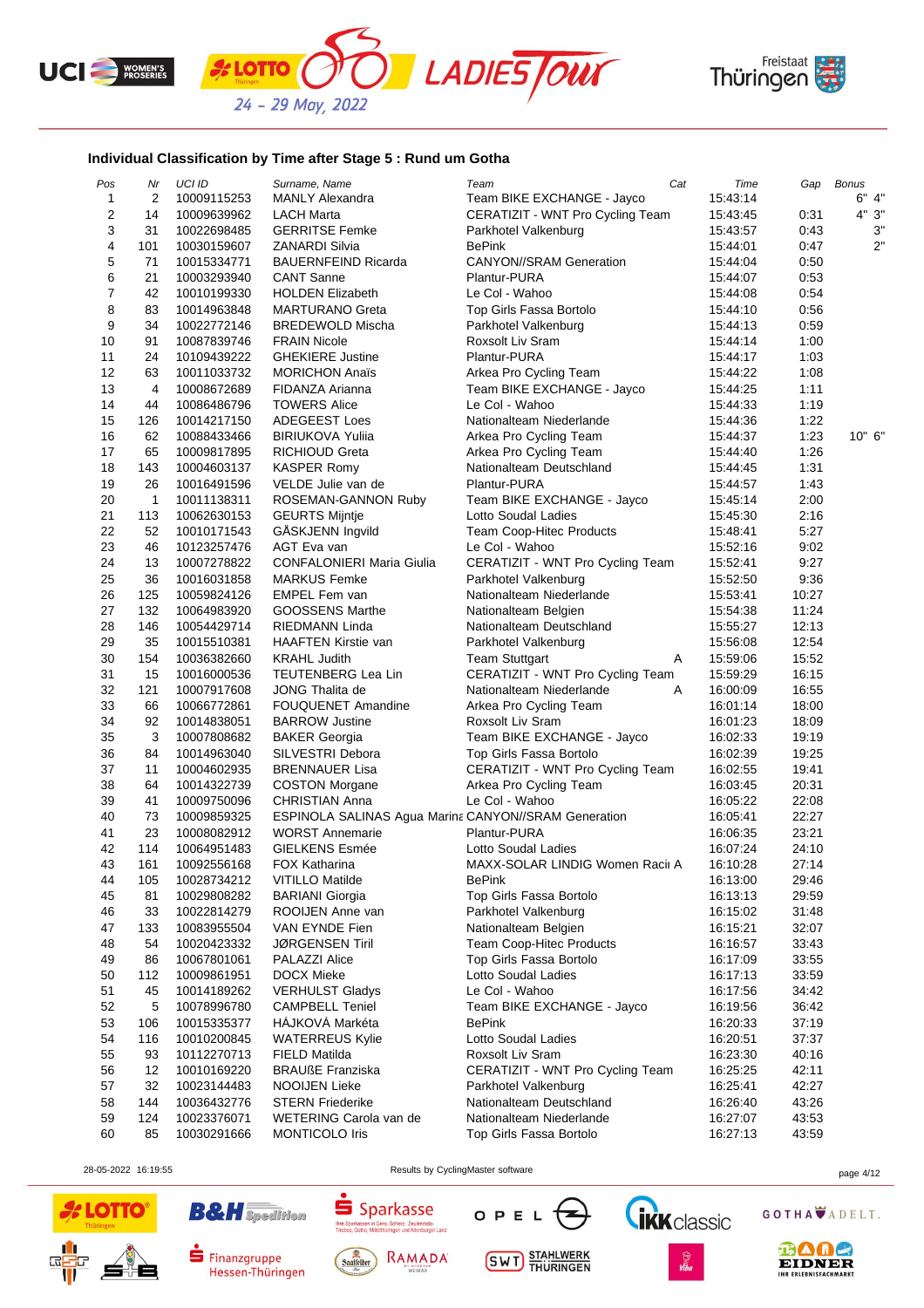



| Pos | Nr  | <b>UCI ID</b> | Surname, Name              | Team                             | Cat | Time     | Gap     | <b>Bonus</b> |
|-----|-----|---------------|----------------------------|----------------------------------|-----|----------|---------|--------------|
| 61  | 103 | 10029945904   | <b>BRUFANI</b> Letizia     | <b>BePink</b>                    |     | 16:32:22 | 49:08   |              |
| 62  | 151 | 10036352247   | <b>DOPJANS Hanna</b>       | <b>Team Stuttgart</b>            | A   | 16:32:36 | 49:22   |              |
| 63  | 155 | 10055683135   | <b>LANTZSCH Selma</b>      | <b>Team Stuttgart</b>            | A   | 16:33:20 | 50:06   |              |
| 64  | 134 | 10009126266   | <b>VERDONSCHOT Laura</b>   | Nationalteam Belgien             | A   | 16:35:35 | 52:21   |              |
| 65  | 43  | 10058506340   | <b>KING Eluned</b>         | Le Col - Wahoo                   |     | 16:37:01 | 53:47   |              |
| 66  | 135 | 10059925873   | <b>MEERTENS Lone</b>       | Nationalteam Belgien             |     | 16:37:27 | 54:13   |              |
| 67  | 153 | 10036347496   | <b>KASTENHUBER Sarah</b>   | <b>Team Stuttgart</b>            | A   | 16:44:39 | 1:01:25 |              |
| 68  | 123 | 10023161560   | <b>HENGEVELD Daniek</b>    | Nationalteam Niederlande         |     | 16:45:16 | 1:02:02 |              |
| 69  | 141 | 10036547863   | <b>BUCH Hannah</b>         | Nationalteam Deutschland         |     | 16:46:04 | 1:02:50 |              |
| 70  | 162 | 10005316590   | <b>VENTKER Lydia</b>       | MAXX-SOLAR LINDIG Women Racir A  |     | 16:46:49 | 1:03:35 |              |
| 71  | 16  | 10036382559   | <b>SEIDEL Clea</b>         | CERATIZIT - WNT Pro Cycling Team |     | 16:52:50 | 1:09:36 |              |
| 72  | 166 | 10099254525   | <b>STARK Michelle</b>      | MAXX-SOLAR LINDIG Women Racir A  |     | 16:53:02 | 1:09:48 |              |
| 73  | 145 | 10036438537   | <b>REIGNER Lena</b>        | Nationalteam Deutschland         |     | 16:54:28 | 1.11.14 |              |
| 74  | 156 | 10051579126   | <b>STELLING Victoria</b>   | <b>Team Stuttgart</b>            | A   | 16:55:45 | 1:12:31 |              |
| 75  | 131 | 10009777681   | <b>DELBAERE</b> Fien       | Nationalteam Belgien             |     | 16:55:51 | 1:12:37 |              |
| 76  | 165 | 10015539986   | <b>SCHULZ Tina</b>         | MAXX-SOLAR LINDIG Women Racir A  |     | 16:55:51 |         |              |
| 77  | 104 | 10030483848   | <b>CRESTANELLO Lara</b>    | <b>BePink</b>                    |     | 16:55:58 | 1:12:44 |              |
| 78  | 74  | 10076897338   | NZAYISENGA Valentine       | <b>CANYON//SRAM Generation</b>   |     | 17:02:59 | 1:19:45 |              |
| 79  | 75  | 10078069422   | <b>SHARPE Llori</b>        | <b>CANYON//SRAM Generation</b>   |     | 17:04:33 | 1:21:19 |              |
| 80  | 53  | 10092910321   | <b>IVERSEN Ane</b>         | <b>Team Coop-Hitec Products</b>  |     | 17:07:20 | 1.24:06 |              |
| 81  | 152 | 10075497710   | PÖHL Kerstin               | <b>Team Stuttgart</b>            | A   | 17:07:35 | 1:24:21 |              |
| 82  | 164 | 10086772241   | <b>HILD Amelie</b>         | MAXX-SOLAR LINDIG Women Racir A  |     | 17:07:42 | 1.24:28 |              |
| 83  | 142 | 10054101227   | <b>JÄHRIG Fabienne</b>     | Nationalteam Deutschland         | A   | 17:11:18 | 1.28:04 |              |
| 84  | 82  | 10029383102   | <b>MICHIELETTO Vanessa</b> | Top Girls Fassa Bortolo          |     | 17:19:47 | 1:36:33 |              |
| 85  | 136 | 10023335857   | <b>KNAVEN Senne</b>        | Nationalteam Belgien             |     | 17:22:16 | 1:39:02 |              |
| 86  | 56  | 10010790121   | <b>RIFFEL Christa</b>      | <b>Team Coop-Hitec Products</b>  |     | 17:30:45 | 1:47:31 |              |

**B&H** Spedition

Hessen-Thüringen

 $\blacksquare$  Finanzgruppe



28-05-2022 16:19:55 Results by CyclingMaster software page 5/12

OPEL

**SWT** STAHLWERK

z

Sparkassen in Gera, Schleiz, Zeulenroda-

Saalfelder

Ihre Sparkassen in Gera, Schleiz, Zeulenroda-<br>Triebes, Gotha, Mittelthüringen und Altenburger Land

RAMADA

GOTHA ADELT.



**GRK** classic

es<br>Viba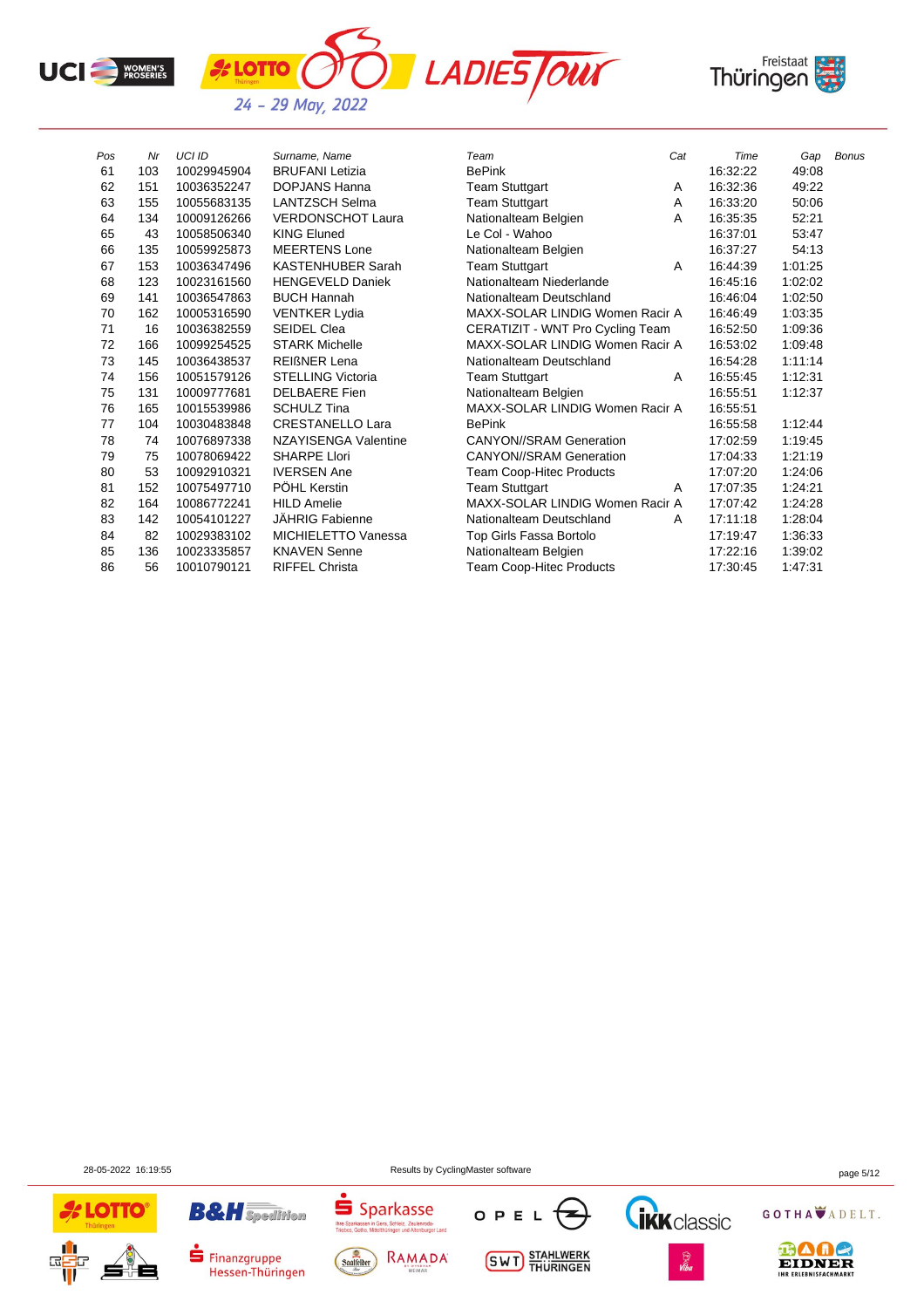





## **Young Riders Result Stage 5 : Rund um Gotha**

*L***OTTO** 

| Pos            | Nr  | <b>UCI ID</b> | Surname, Name              | Team                             | Time    | Gap        |
|----------------|-----|---------------|----------------------------|----------------------------------|---------|------------|
| $\mathbf{1}$   | 101 | 10030159607   | <b>ZANARDI Silvia</b>      | <b>BePink</b>                    | 3:31:48 |            |
| $\overline{2}$ | 71  | 10015334771   | <b>BAUERNFEIND Ricarda</b> | <b>CANYON//SRAM Generation</b>   | 3:31:48 |            |
| 3              | 31  | 10022698485   | <b>GERRITSE Femke</b>      | Parkhotel Valkenburg             | 3:31:48 |            |
| 4              | 34  | 10022772146   | <b>BREDEWOLD Mischa</b>    | Parkhotel Valkenburg             | 3:31:51 | 0:03       |
| 5              | 113 | 10062630153   | <b>GEURTS Mijntje</b>      | Lotto Soudal Ladies              | 3:31:54 | 0:06       |
| 6              | 44  | 10086486796   | <b>TOWERS Alice</b>        | Le Col - Wahoo                   | 3:31:59 | 0:11       |
| $\overline{7}$ | 32  | 10023144483   | <b>NOOIJEN Lieke</b>       | Parkhotel Valkenburg             | 3:40:28 | 8:40       |
| 8              | 125 | 10059824126   | EMPEL Fem van              | Nationalteam Niederlande         | 3:40:28 | 8:40       |
| 9              | 132 | 10064983920   | <b>GOOSSENS Marthe</b>     | Nationalteam Belgien             | 3:40:31 | 8:43       |
| 10             | 114 | 10064951483   | <b>GIELKENS Esmée</b>      | Lotto Soudal Ladies              | 3.40.31 | 8:43       |
| 11             | 151 | 10036352247   | <b>DOPJANS Hanna</b>       | <b>Team Stuttgart</b>            | 3:40:31 | 8:43       |
| 12             | 155 | 10055683135   | <b>LANTZSCH Selma</b>      | <b>Team Stuttgart</b>            | 3:40:31 | 8:43       |
| 13             | 54  | 10020423332   | <b>JØRGENSEN Tiril</b>     | <b>Team Coop-Hitec Products</b>  | 3:40:33 | 8:45       |
| 14             | 105 | 10028734212   | <b>VITILLO Matilde</b>     | <b>BePink</b>                    | 3:40:33 | 8:45       |
| 15             | 154 | 10036382660   | <b>KRAHL Judith</b>        | <b>Team Stuttgart</b>            | 3:40:33 | 8:45       |
| 16             | 85  | 10030291666   | <b>MONTICOLO Iris</b>      | Top Girls Fassa Bortolo          | 3:40:33 | 8:45       |
| 17             | 33  | 10022814279   | ROOIJEN Anne van           | Parkhotel Valkenburg             | 3:40:33 | 8:45       |
| 18             | 106 | 10015335377   | HÁJKOVÁ Markéta            | <b>BePink</b>                    | 3:40:33 | 8:45       |
| 19             | 146 | 10054429714   | <b>RIEDMANN Linda</b>      | Nationalteam Deutschland         | 3:40:33 | 8:45       |
| 20             | 103 | 10029945904   | <b>BRUFANI Letizia</b>     | <b>BePink</b>                    | 3:40:33 | 8:45       |
| 21             | 66  | 10066772861   | <b>FOUQUENET Amandine</b>  | Arkea Pro Cycling Team           | 3:40:33 | 8:45       |
| 22             | 81  | 10029808282   | <b>BARIANI Giorgia</b>     | Top Girls Fassa Bortolo          | 3:40:33 | 8:45       |
| 23             | 86  | 10067801061   | <b>PALAZZI Alice</b>       | Top Girls Fassa Bortolo          | 3:40:33 | 8:45       |
| 24             | 144 | 10036432776   | <b>STERN Friederike</b>    | Nationalteam Deutschland         | 3.40.41 | 8:53       |
| 25             | 153 | 10036347496   | KASTENHUBER Sarah          | <b>Team Stuttgart</b>            | 3:40:43 | 8:55       |
| 26             | 124 | 10023376071   | WETERING Carola van de     | Nationalteam Niederlande         | 3:48:21 | 16:33      |
| 27             | 145 | 10036438537   | <b>REIßNER Lena</b>        | Nationalteam Deutschland         | 3:50:13 | 18:25      |
| 28             | 123 | 10023161560   | <b>HENGEVELD Daniek</b>    | Nationalteam Niederlande         | 3:50:13 | 18:25      |
| 29             | 75  | 10078069422   | <b>SHARPE Llori</b>        | <b>CANYON//SRAM Generation</b>   | 3:51:48 | 20:00      |
| 30             | 43  | 10058506340   | <b>KING Eluned</b>         | Le Col - Wahoo                   | 3:51:48 | 20:00      |
| 31             | 141 | 10036547863   | <b>BUCH Hannah</b>         | Nationalteam Deutschland         | 3.51.48 | 20:00      |
| 32             | 156 | 10051579126   | <b>STELLING Victoria</b>   | <b>Team Stuttgart</b>            | 3:51:48 | 20:00      |
| 33             | 142 | 10054101227   | JÄHRIG Fabienne            | Nationalteam Deutschland         | 3:51:48 | 20:00      |
| 34             | 16  | 10036382559   | <b>SEIDEL Clea</b>         | CERATIZIT - WNT Pro Cycling Team | 3:51:48 | 20:00      |
| 35             | 74  | 10076897338   | NZAYISENGA Valentine       | <b>CANYON//SRAM Generation</b>   | 3:51:48 | 20:00      |
| 36             | 104 | 10030483848   | <b>CRESTANELLO Lara</b>    | <b>BePink</b>                    | 3:51:48 | 20:00      |
| 37             | 136 | 10023335857   | <b>KNAVEN Senne</b>        | Nationalteam Belgien             | 4:02:46 | 30:58      |
|                | 163 | 10048561416   | <b>SCHOPPE Olivia</b>      | MAXX-SOLAR LINDIG Women Racing   |         | <b>DNF</b> |

28-05-2022 16:19:55 Results by CyclingMaster software page 6/12





Finanzgruppe

Hessen-Thüringen





**SWT** STAHLWERK





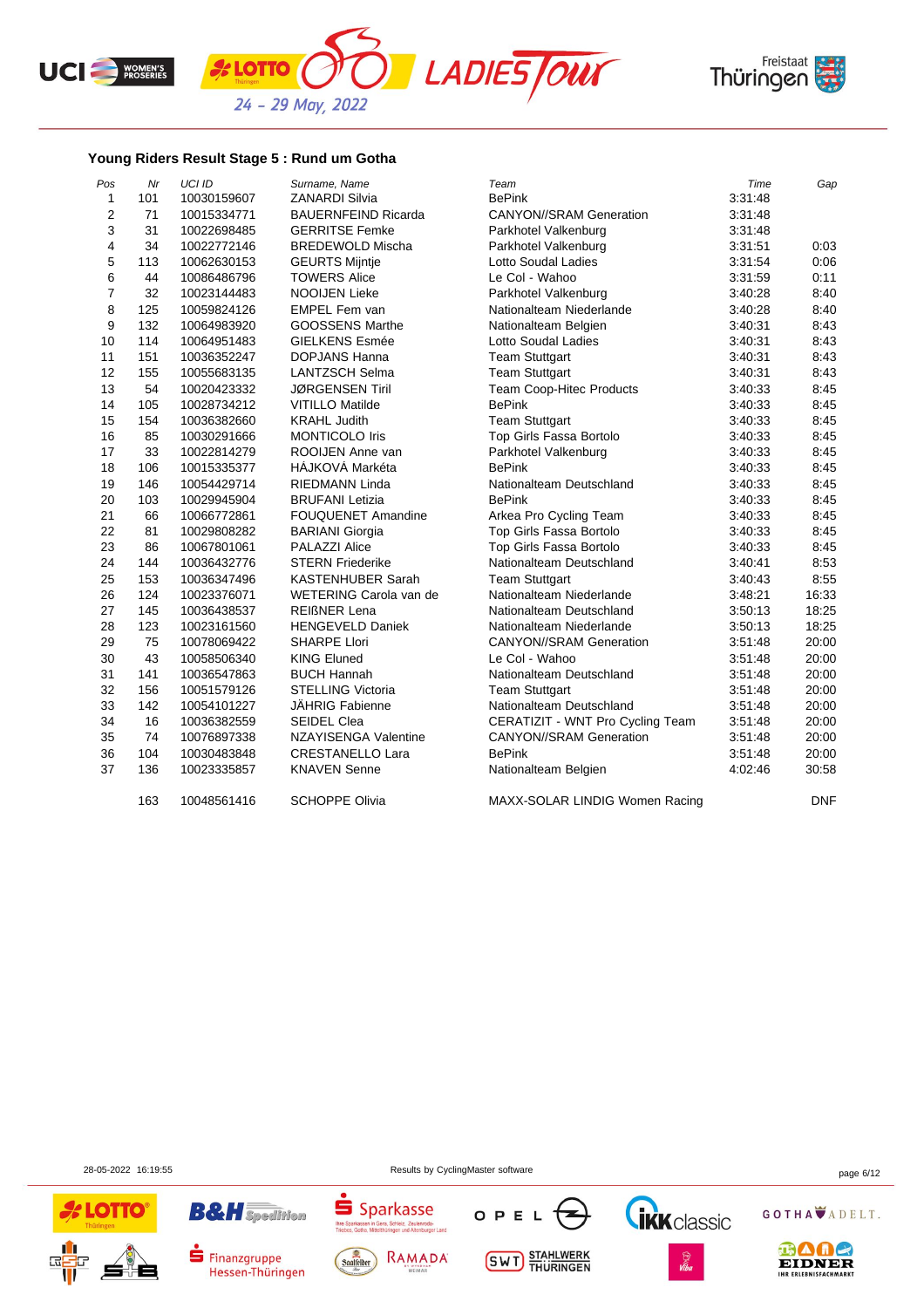





## **Young Riders Classification after Stage 5 : Rund um Gotha**

*k* **LOTTO** 

| Pos            | Mr  | UCI ID      | Surname, Name               | Team                             | Time     | Gap     |
|----------------|-----|-------------|-----------------------------|----------------------------------|----------|---------|
| $\mathbf{1}$   | 31  | 10022698485 | <b>GERRITSE Femke</b>       | Parkhotel Valkenburg             | 15:43:57 |         |
| $\mathbf 2$    | 101 | 10030159607 | <b>ZANARDI Silvia</b>       | <b>BePink</b>                    | 15:44:01 | 0:04    |
| 3              | 71  | 10015334771 | <b>BAUERNFEIND Ricarda</b>  | <b>CANYON//SRAM Generation</b>   | 15:44:04 | 0:07    |
| 4              | 34  | 10022772146 | <b>BREDEWOLD Mischa</b>     | Parkhotel Valkenburg             | 15:44:13 | 0:16    |
| 5              | 44  | 10086486796 | <b>TOWERS Alice</b>         | Le Col - Wahoo                   | 15:44:33 | 0:36    |
| 6              | 113 | 10062630153 | <b>GEURTS Mijntje</b>       | Lotto Soudal Ladies              | 15:45:30 | 1:33    |
| $\overline{7}$ | 125 | 10059824126 | EMPEL Fem van               | Nationalteam Niederlande         | 15:53:41 | 9:44    |
| 8              | 132 | 10064983920 | <b>GOOSSENS Marthe</b>      | Nationalteam Belgien             | 15:54:38 | 10:41   |
| 9              | 146 | 10054429714 | <b>RIEDMANN Linda</b>       | Nationalteam Deutschland         | 15:55:27 | 11:30   |
| 10             | 154 | 10036382660 | <b>KRAHL Judith</b>         | <b>Team Stuttgart</b>            | 15:59:06 | 15:09   |
| 11             | 66  | 10066772861 | FOUQUENET Amandine          | Arkea Pro Cycling Team           | 16:01:14 | 17:17   |
| 12             | 114 | 10064951483 | <b>GIELKENS Esmée</b>       | <b>Lotto Soudal Ladies</b>       | 16:07:24 | 23:27   |
| 13             | 105 | 10028734212 | <b>VITILLO Matilde</b>      | <b>BePink</b>                    | 16:13:00 | 29:03   |
| 14             | 81  | 10029808282 | <b>BARIANI</b> Giorgia      | Top Girls Fassa Bortolo          | 16:13:13 | 29:16   |
| 15             | 33  | 10022814279 | ROOIJEN Anne van            | Parkhotel Valkenburg             | 16:15:02 | 31:05   |
| 16             | 54  | 10020423332 | <b>JØRGENSEN Tiril</b>      | Team Coop-Hitec Products         | 16:16:57 | 33:00   |
| 17             | 86  | 10067801061 | <b>PALAZZI Alice</b>        | Top Girls Fassa Bortolo          | 16:17:09 | 33:12   |
| 18             | 106 | 10015335377 | HÁJKOVÁ Markéta             | <b>BePink</b>                    | 16:20:33 | 36:36   |
| 19             | 32  | 10023144483 | <b>NOOIJEN Lieke</b>        | Parkhotel Valkenburg             | 16:25:41 | 41:44   |
| 20             | 144 | 10036432776 | <b>STERN Friederike</b>     | Nationalteam Deutschland         | 16:26:40 | 42:43   |
| 21             | 124 | 10023376071 | WETERING Carola van de      | Nationalteam Niederlande         | 16:27:07 | 43:10   |
| 22             | 85  | 10030291666 | <b>MONTICOLO Iris</b>       | Top Girls Fassa Bortolo          | 16:27:13 | 43:16   |
| 23             | 103 | 10029945904 | <b>BRUFANI Letizia</b>      | <b>BePink</b>                    | 16:32:22 | 48:25   |
| 24             | 151 | 10036352247 | <b>DOPJANS Hanna</b>        | <b>Team Stuttgart</b>            | 16:32:36 | 48:39   |
| 25             | 155 | 10055683135 | <b>LANTZSCH Selma</b>       | <b>Team Stuttgart</b>            | 16:33:20 | 49:23   |
| 26             | 43  | 10058506340 | <b>KING Eluned</b>          | Le Col - Wahoo                   | 16:37:01 | 53:04   |
| 27             | 153 | 10036347496 | <b>KASTENHUBER Sarah</b>    | <b>Team Stuttgart</b>            | 16:44:39 | 1:00:42 |
| 28             | 123 | 10023161560 | <b>HENGEVELD Daniek</b>     | Nationalteam Niederlande         | 16:45:16 | 1:01:19 |
| 29             | 141 | 10036547863 | <b>BUCH Hannah</b>          | Nationalteam Deutschland         | 16:46:04 | 1:02:07 |
| 30             | 16  | 10036382559 | <b>SEIDEL Clea</b>          | CERATIZIT - WNT Pro Cycling Team | 16:52:50 | 1:08:53 |
| 31             | 145 | 10036438537 | <b>REIßNER Lena</b>         | Nationalteam Deutschland         | 16:54:28 | 1:10:31 |
| 32             | 156 | 10051579126 | <b>STELLING Victoria</b>    | <b>Team Stuttgart</b>            | 16:55:45 | 1:11:48 |
| 33             | 104 | 10030483848 | <b>CRESTANELLO Lara</b>     | <b>BePink</b>                    | 16:55:58 | 1:12:01 |
| 34             | 74  | 10076897338 | <b>NZAYISENGA Valentine</b> | <b>CANYON//SRAM Generation</b>   | 17:02:59 | 1:19:02 |
| 35             | 75  | 10078069422 | <b>SHARPE Llori</b>         | <b>CANYON//SRAM Generation</b>   | 17:04:33 | 1:20:36 |
| 36             | 142 | 10054101227 | <b>JAHRIG Fabienne</b>      | Nationalteam Deutschland         | 17:11:18 | 1:27:21 |
| 37             | 136 | 10023335857 | <b>KNAVEN Senne</b>         | Nationalteam Belgien             | 17:22:16 | 1:38:19 |

28-05-2022 16:19:55 Results by CyclingMaster software page 7/12



**B&H** Spedition

Finanzgruppe

Hessen-Thüringen





**SWT** STAHLWERK



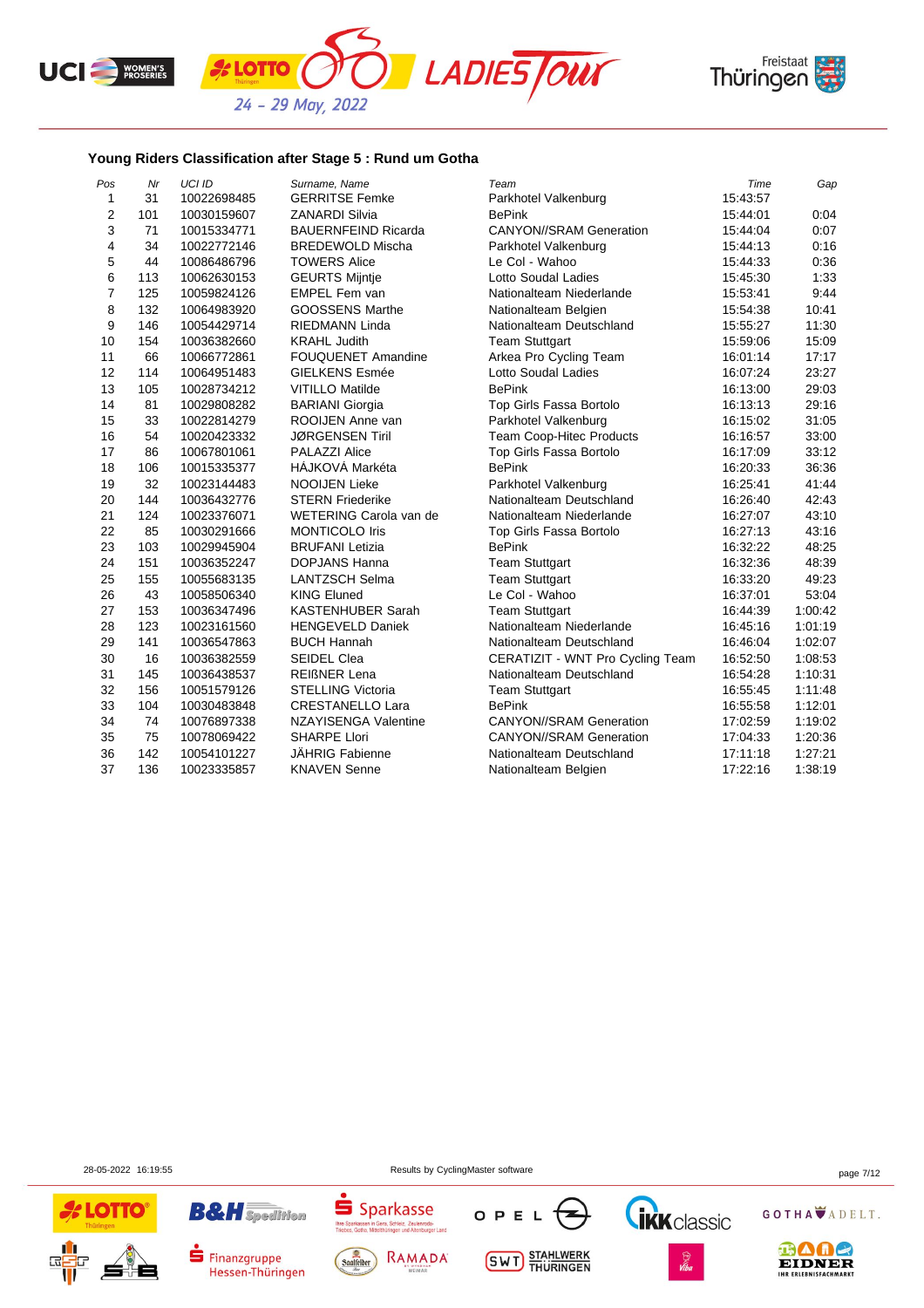





## **Sprint Classification - Stage 5 : Rund um Gotha**

| <b>Sprint 1</b> |     |               |                         |                                  |                |         |
|-----------------|-----|---------------|-------------------------|----------------------------------|----------------|---------|
| Pos             | Nr  | <b>UCI ID</b> | Surname, Name           | Team                             | Points         | Seconds |
|                 | 14  | 10009639962   | <b>LACH Marta</b>       | CERATIZIT - WNT Pro Cycling Team | 3              | 3       |
| 2               | 2   | 10009115253   | <b>MANLY Alexandra</b>  | Team BIKE EXCHANGE - Jayco       | 2              | 2       |
| 3               | 31  | 10022698485   | <b>GERRITSE Femke</b>   | Parkhotel Valkenburg             |                |         |
| <b>Sprint 2</b> |     |               |                         |                                  |                |         |
| Pos             | Nr  | <b>UCI ID</b> | Surname, Name           | Team                             | Points         | Seconds |
|                 | 62  | 10088433466   | <b>BIRIUKOVA Yulija</b> | Arkea Pro Cycling Team           | 3              | 3       |
| 2               | 31  | 10022698485   | <b>GERRITSE Femke</b>   | Parkhotel Valkenburg             | 2              | 2       |
| 3               | 101 | 10030159607   | <b>ZANARDI Silvia</b>   | <b>BePink</b>                    |                |         |
| Sprint 3        |     |               |                         |                                  |                |         |
| Pos             | Nr  | <b>UCI ID</b> | Surname, Name           | Team                             | Points         | Seconds |
|                 | 62  | 10088433466   | <b>BIRIUKOVA Yulija</b> | Arkea Pro Cycling Team           | 3              | 3       |
| 2               | 2   | 10009115253   | <b>MANLY Alexandra</b>  | Team BIKE EXCHANGE - Jayco       | 2              | 2       |
| 3               | 101 | 10030159607   | <b>ZANARDI Silvia</b>   | <b>BePink</b>                    |                |         |
| <b>Finish</b>   |     |               |                         |                                  |                |         |
| Pos             | Nr  | <b>UCI ID</b> | Surname, Name           | Team                             | Points         |         |
|                 | 62  | 10088433466   | <b>BIRIUKOVA Yulija</b> | Arkea Pro Cycling Team           | 5              |         |
| 2               | 2   | 10009115253   | <b>MANLY Alexandra</b>  | Team BIKE EXCHANGE - Jayco       | 4              |         |
| 3               | 14  | 10009639962   | <b>LACH Marta</b>       | CERATIZIT - WNT Pro Cycling Team | 3              |         |
| 4               | 63  | 10011033732   | <b>MORICHON Anaïs</b>   | Arkea Pro Cycling Team           | $\overline{2}$ |         |
| 5               | 21  | 10003293940   | <b>CANT Sanne</b>       | Plantur-PURA                     |                |         |
|                 |     |               |                         |                                  |                |         |

### **Sprint Classification after Stage 5 : Rund um Gotha**

| Pos | Nr  | Name                             | Team       |   | 2 | 3 | 4 | 5  | Total |
|-----|-----|----------------------------------|------------|---|---|---|---|----|-------|
|     | 2   | <b>MANLY Alexandra</b>           | <b>BEX</b> | 8 | 3 | 8 | 5 | 8  | 32    |
| 2   | 36  | <b>MARKUS Femke</b>              | <b>PHV</b> | 4 | 3 | 9 | 5 |    | 21    |
| 3   | 14  | <b>LACH Marta</b>                | WNT        |   |   | 4 | 3 | 6  | 14    |
| 4   | 62  | <b>BIRIUKOVA Yulija</b>          | <b>ARK</b> |   |   |   |   | 11 | 11    |
| 5   | 1   | ROSEMAN-GANNON Ruby              | <b>BEX</b> | 4 | 2 | 4 |   |    | 10    |
| 6   | 31  | <b>GERRITSE Femke</b>            | <b>PHV</b> |   |   | 3 | 4 | 3  | 10    |
|     | 101 | <b>ZANARDI Silvia</b>            | <b>BPK</b> | 3 |   | 2 |   | 2  | 8     |
| 8   | 13  | <b>CONFALONIERI Maria Giulia</b> | WNT        | 2 | 4 |   |   |    | 7     |
| 9   | 71  | <b>BAUERNFEIND Ricarda</b>       | CSG        |   |   | 2 | 4 |    | 6     |
| 10  | 3   | <b>BAKER Georgia</b>             | <b>BEX</b> |   | 5 |   |   |    | 5     |
| 11  | 21  | <b>CANT Sanne</b>                | <b>PLP</b> |   |   |   | 4 |    | 5     |
| 12  | 26  | VELDE Julie van de               | <b>PLP</b> |   | 3 |   |   |    | 3     |
| 13  | 161 | <b>FOX Katharina</b>             | MSL        |   | 3 |   |   |    | 3     |
| 14  | 42  | <b>HOLDEN Elizabeth</b>          | LEW        | 2 |   |   |   |    | 3     |
| 15  | 34  | <b>BREDEWOLD Mischa</b>          | <b>PHV</b> | 2 |   |   |   |    | 2     |
| 16  | 63  | <b>MORICHON Anaïs</b>            | ARK        |   |   |   |   | 2  | 2     |
| 17  | 52  | GÅSKJENN Ingvild                 | HPU        |   |   |   |   |    | 2     |
| 18  | 73  | ESPINOLA SALINAS Agua Marina     | <b>CSG</b> |   | 2 |   |   |    | 2     |
| 19  | 81  | <b>BARIANI Giorgia</b>           | TOP        |   |   |   |   |    | 1     |
|     |     |                                  |            |   |   |   |   |    |       |

**B&H** Spedition

Finanzgruppe

Hessen-Thüringen

OPEL

**SWT** STAHLWERK





28-05-2022 16:19:55 Results by CyclingMaster software page 8/12

 $S<sub>parkasse</sub>$ 

**Thre Sp**<br>Trinhas

Saalfelder

Jd | Kd SSC<br>| Gera, Schleiz, Zeulenroda-<br>|ttelthüringen und Altenburger Land

RAMADA

GOTHA ADELT.



**TRK** classic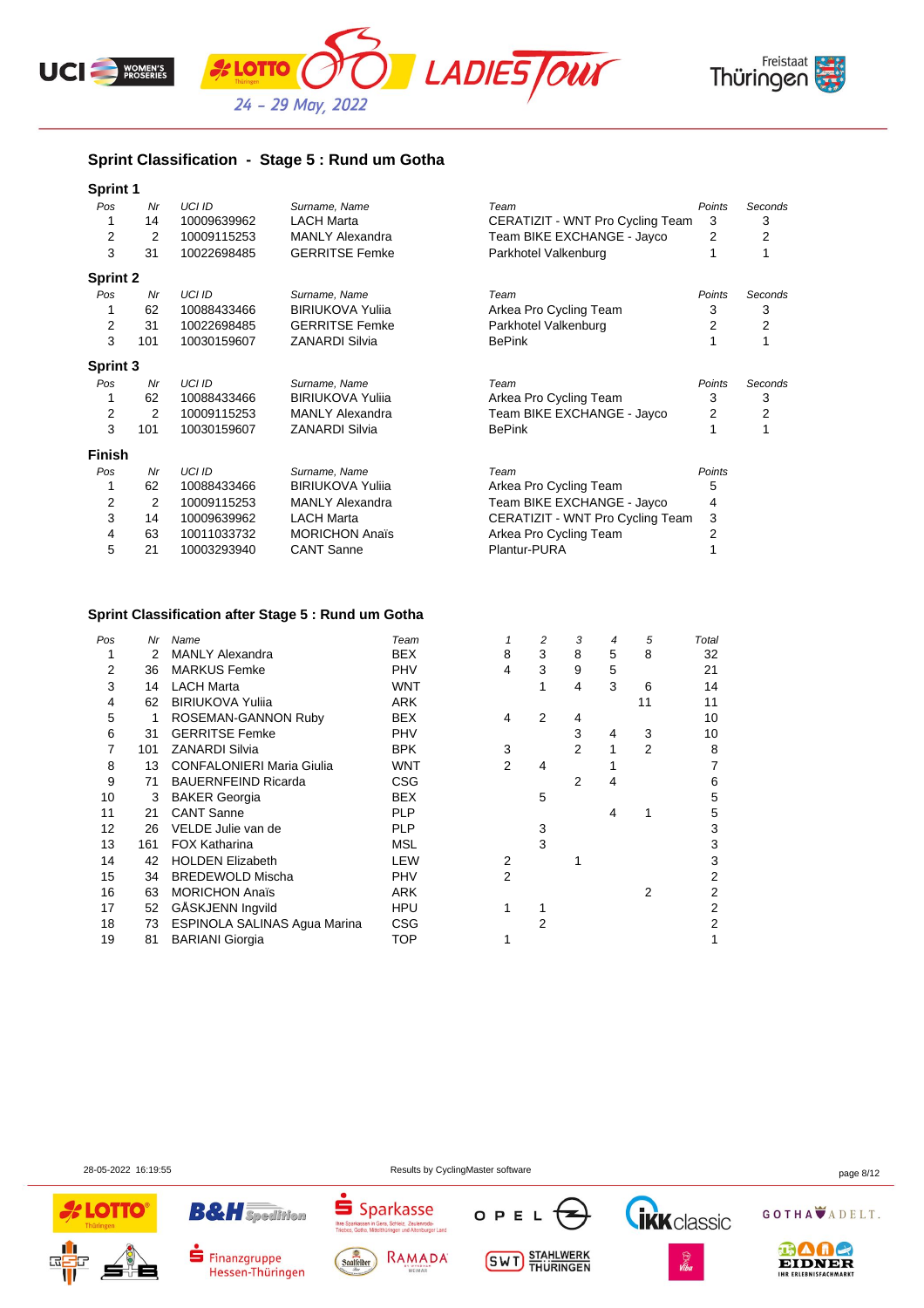



## **Mountain Classification - Stage 5 : Rund um Gotha**

### **Großer Inselsberg (Cat 1)**

| Nr  | UCI ID      | Surname, Name              | Team                           | Points |
|-----|-------------|----------------------------|--------------------------------|--------|
| 71  | 10015334771 | <b>BAUERNFEIND Ricarda</b> | <b>CANYON//SRAM Generation</b> | 7      |
| 4   | 10008672689 | FIDANZA Arianna            | Team BIKE EXCHANGE - Jayco     | 5      |
| 126 | 10014217150 | <b>ADEGEEST Loes</b>       | Nationalteam Niederlande       | 3      |
| 24  | 10109439222 | <b>GHEKIERE Justine</b>    | Plantur-PURA                   | 2      |
|     |             |                            |                                |        |
| Nr  | UCI ID      | Surname, Name              | Team                           | Points |
| 62  | 10088433466 | <b>BIRIUKOVA Yulija</b>    | Arkea Pro Cycling Team         | 3      |
| 26  | 10016491596 | VELDE Julie van de         | Plantur-PURA                   | 2      |
| 24  | 10109439222 | <b>GHEKIERE Justine</b>    | Plantur-PURA                   | 1.     |
|     |             | Schmerbach (Cat 3)         |                                |        |

### **Mountain Classification after Stage 5 : Rund um Gotha**

| Pos | Nr  | UCI ID      | Surname, Name                                               | Team                           | Points |
|-----|-----|-------------|-------------------------------------------------------------|--------------------------------|--------|
|     | 24  | 10109439222 | <b>GHEKIERE Justine</b>                                     | Plantur-PURA                   | 43     |
| 2   | 84  | 10014963040 | SILVESTRI Debora                                            | Top Girls Fassa Bortolo        | 17     |
| 3   | 71  | 10015334771 | <b>BAUERNFEIND Ricarda</b>                                  | <b>CANYON//SRAM Generation</b> | 12     |
| 4   | 26  | 10016491596 | VELDE Julie van de                                          | Plantur-PURA                   | 9      |
| 5   | 46  | 10123257476 | AGT Eva van                                                 | Le Col - Wahoo                 | 7      |
| 6   | 161 | 10092556168 | <b>FOX Katharina</b>                                        | MAXX-SOLAR LINDIG Women Racing | 5      |
|     | 2   | 10009115253 | <b>MANLY Alexandra</b>                                      | Team BIKE EXCHANGE - Jayco     | 5      |
| 8   | 4   | 10008672689 | FIDANZA Arianna                                             | Team BIKE EXCHANGE - Jayco     | 5      |
| 9   | 62  | 10088433466 | <b>BIRIUKOVA Yulija</b>                                     | Arkea Pro Cycling Team         | 3      |
| 10  | 83  | 10014963848 | <b>MARTURANO Greta</b>                                      | Top Girls Fassa Bortolo        | 3      |
| 11  | 126 | 10014217150 | <b>ADEGEEST Loes</b>                                        | Nationalteam Niederlande       | 3      |
| 12  | 73  | 10009859325 | <b>ESPINOLA SALINAS Agua Marina CANYON//SRAM Generation</b> |                                | 3      |
| 13  | 34  | 10022772146 | <b>BREDEWOLD Mischa</b>                                     | Parkhotel Valkenburg           | 2      |
| 14  | 1   | 10011138311 | ROSEMAN-GANNON Ruby                                         | Team BIKE EXCHANGE - Jayco     | 2      |
| 15  | 92  | 10014838051 | <b>BARROW Justine</b>                                       | Roxsolt Liv Sram               | 2      |
| 16  | 64  | 10014322739 | <b>COSTON Morgane</b>                                       | Arkea Pro Cycling Team         | 2      |

28-05-2022 16:19:55 Results by CyclingMaster software page 9/12





Finanzgruppe

Hessen-Thüringen









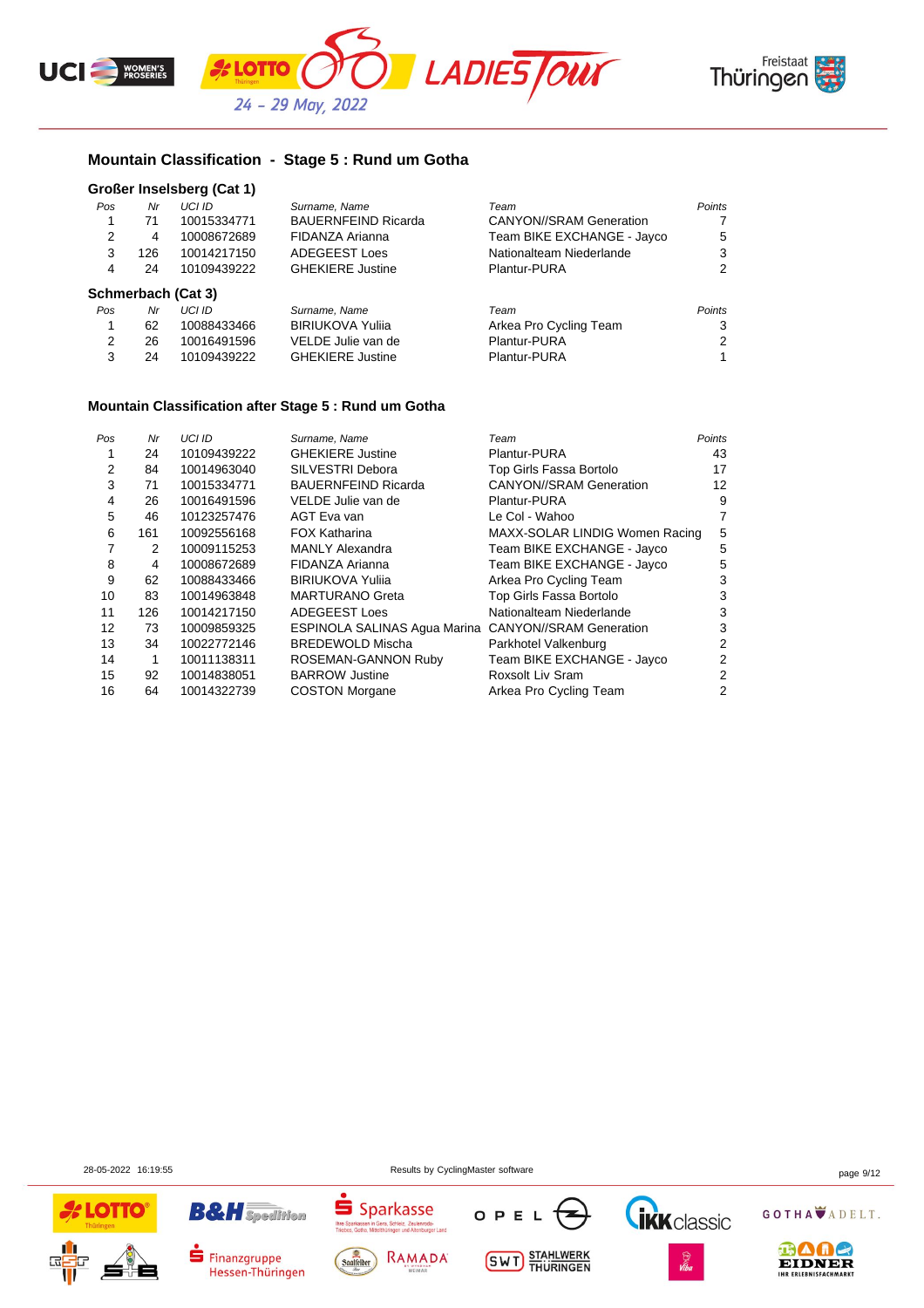





### **Team Classification Stage 5 : Rund um Gotha**

| Pos | Team                             |            | Time     | Gap   |
|-----|----------------------------------|------------|----------|-------|
| 1   | Arkea Pro Cycling Team           | <b>ARK</b> | 10:35:20 |       |
| 2   | Plantur-PURA                     | <b>PLP</b> | 10:35:43 | 0:23  |
| 3   | Team BIKE EXCHANGE - Jayco       | <b>BEX</b> | 10:35:43 | 0:23  |
| 4   | Le Col - Wahoo                   | LEW        | 10.38.23 | 3:03  |
| 5   | Parkhotel Valkenburg             | <b>PHV</b> | 10:44:07 | 8:47  |
| 6   | CERATIZIT - WNT Pro Cycling Team | WNT        | 10:52:44 | 17:24 |
| 7   | Nationalteam Niederlande         | <b>NED</b> | 10:52:50 | 17:30 |
| 8   | Roxsolt Liv Sram                 | <b>RXS</b> | 10:52:54 | 17:34 |
| 9   | <b>BePink</b>                    | <b>BPK</b> | 10:52:54 | 17:34 |
| 10  | Top Girls Fassa Bortolo          | <b>TOP</b> | 10:52:54 | 17:34 |
| 11  | Lotto Soudal Ladies              | <b>LSL</b> | 10:52:56 | 17:36 |
| 12  | Nationalteam Deutschland         | <b>GER</b> | 10:53:08 | 17:48 |
| 13  | Team Stuttgart                   | <b>TST</b> | 11:01:35 | 26:15 |
| 14  | Nationalteam Belgien             | <b>BEL</b> | 11:01:42 | 26:22 |
| 15  | <b>CANYON//SRAM Generation</b>   | CSG        | 11:04:19 | 28:59 |
| 16  | <b>Team Coop-Hitec Products</b>  | <b>HPU</b> | 11:15:10 | 39:50 |
| 17  | MAXX-SOLAR LINDIG Women Racing   | MSL        | 11:15:24 | 40:04 |

### **General Team Classification after Stage 5 : Rund um Gotha**

| Pos | Team                             |            | Time     | Gap     |
|-----|----------------------------------|------------|----------|---------|
| 1   | Plantur-PURA                     | <b>PLP</b> | 47:13:08 |         |
| 2   | Arkea Pro Cycling Team           | <b>ARK</b> | 47:13:48 | 0:40    |
| 3   | Team BIKE EXCHANGE - Jayco       | <b>BEX</b> | 47:13:50 | 0:42    |
| 4   | Le Col - Wahoo                   | LEW        | 47.20.52 | 7:44    |
| 5   | Parkhotel Valkenburg             | <b>PHV</b> | 47:21:33 | 8:25    |
| 6   | Nationalteam Niederlande         | <b>NED</b> | 47:34:42 | 21:34   |
| 7   | CERATIZIT - WNT Pro Cycling Team | WNT        | 47:35:24 | 22:16   |
| 8   | Lotto Soudal Ladies              | <b>LSL</b> | 47:57:49 | 44:41   |
| 9   | Top Girls Fassa Bortolo          | <b>TOP</b> | 48:00:03 | 46:55   |
| 10  | Roxsolt Liv Sram                 | <b>RXS</b> | 48:02:46 | 49:38   |
| 11  | Nationalteam Deutschland         | <b>GER</b> | 48:06:52 | 53:44   |
| 12  | <b>BePink</b>                    | <b>BPK</b> | 48:17:25 | 1:04:17 |
| 13  | Nationalteam Belgien             | <b>BEL</b> | 48:27:37 | 1:14:29 |
| 14  | <b>CANYON//SRAM Generation</b>   | <b>CSG</b> | 48:34:35 | 1:21:27 |
| 15  | <b>Team Coop-Hitec Products</b>  | <b>HPU</b> | 48.55.08 | 1:42:00 |
| 16  | <b>Team Stuttgart</b>            | TST        | 49:04:56 | 1:51:48 |
| 17  | MAXX-SOLAR LINDIG Women Racing   | MSL        | 49.35.37 | 2:22:29 |

28-05-2022 16:19:55 Results by CyclingMaster software page 10/12





Finanzgruppe

Hessen-Thüringen





**SWT** STAHLWERK



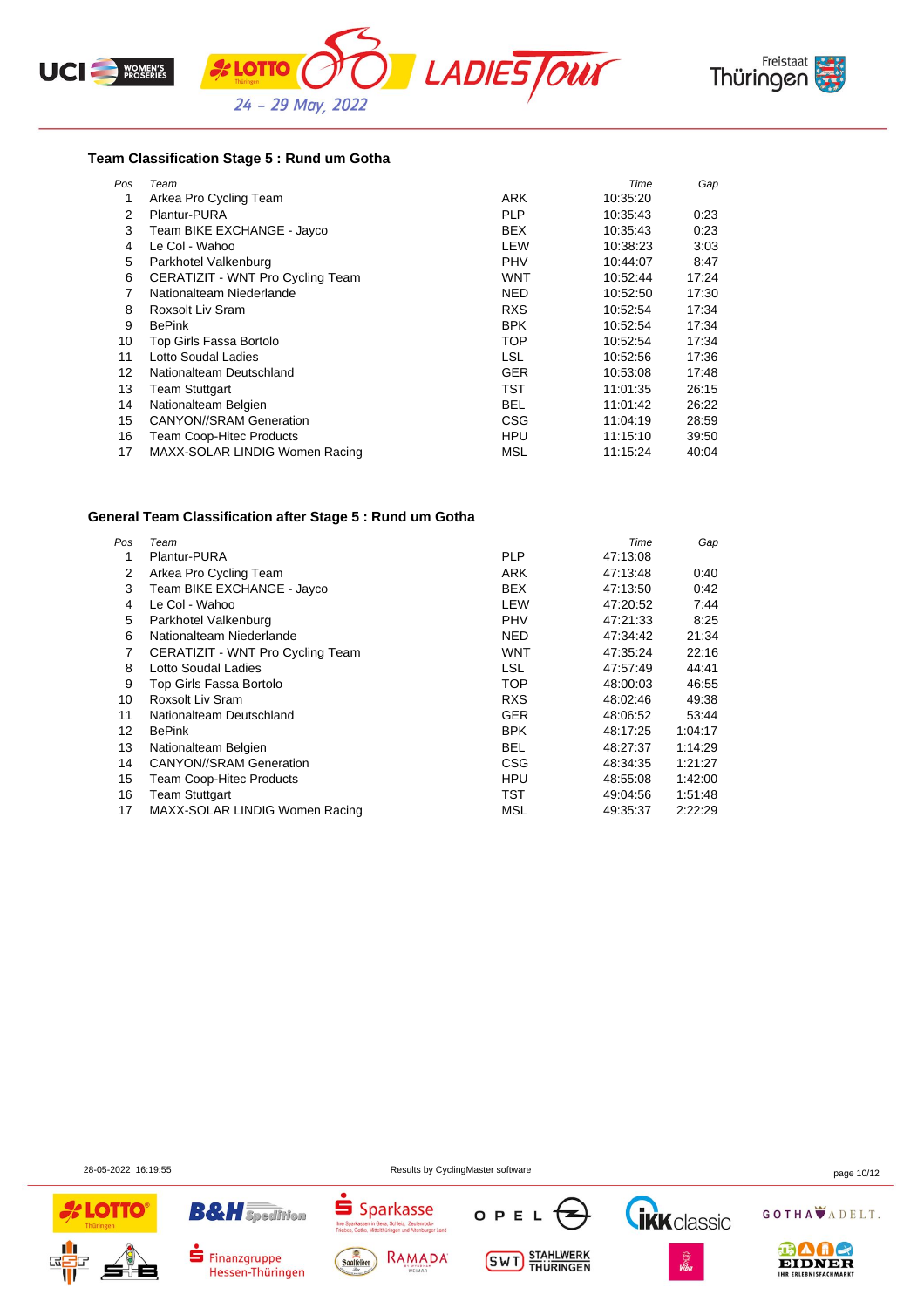



## **Order of Team Cars - Stage 6 : Rund um Altenburg**

| Order | teamNr | Team                             | Abr        | Nation     |
|-------|--------|----------------------------------|------------|------------|
| 1     | 1      | Team BIKE EXCHANGE - Jayco       | <b>BEX</b> | <b>AUS</b> |
| 2     | 2      | CERATIZIT - WNT Pro Cycling Team | <b>WNT</b> | <b>GER</b> |
| 3     | 4      | Parkhotel Valkenburg             | <b>PHV</b> | <b>NED</b> |
| 4     | 11     | <b>BePink</b>                    | <b>BPK</b> | ITA.       |
| 5     | 8      | <b>CANYON//SRAM Generation</b>   | CSG        | <b>GER</b> |
| 6     | 3      | Plantur-PURA                     | <b>PLP</b> | BEL.       |
| 7     | 5      | Le Col - Wahoo                   | LEW        | <b>GBR</b> |
| 8     | 9      | Top Girls Fassa Bortolo          | TOP        | <b>ITA</b> |
| 9     | 10     | Roxsolt Liv Sram                 | <b>RXS</b> | <b>AUS</b> |
| 10    | 7      | Arkea Pro Cycling Team           | <b>ARK</b> | <b>FRA</b> |
| 11    | 13     | Nationalteam Niederlande         | NED        | <b>NED</b> |
| 12    | 15     | Nationalteam Deutschland         | <b>GER</b> | <b>GER</b> |
| 13    | 12     | Lotto Soudal Ladies              | <b>LSL</b> | <b>BEL</b> |
| 14    | 6      | Team Coop-Hitec Products         | <b>HPU</b> | <b>NOR</b> |
| 15    | 14     | Nationalteam Belgien             | BEL        | BEL.       |
| 16    | 16     | <b>Team Stuttgart</b>            | TST        | <b>GER</b> |
| 17    | 17     | MAXX-SOLAR LINDIG Women Racing   | MSL        | <b>GER</b> |

28-05-2022 16:19:55 Results by CyclingMaster software page 11/12









**SWT** STAHLWERK